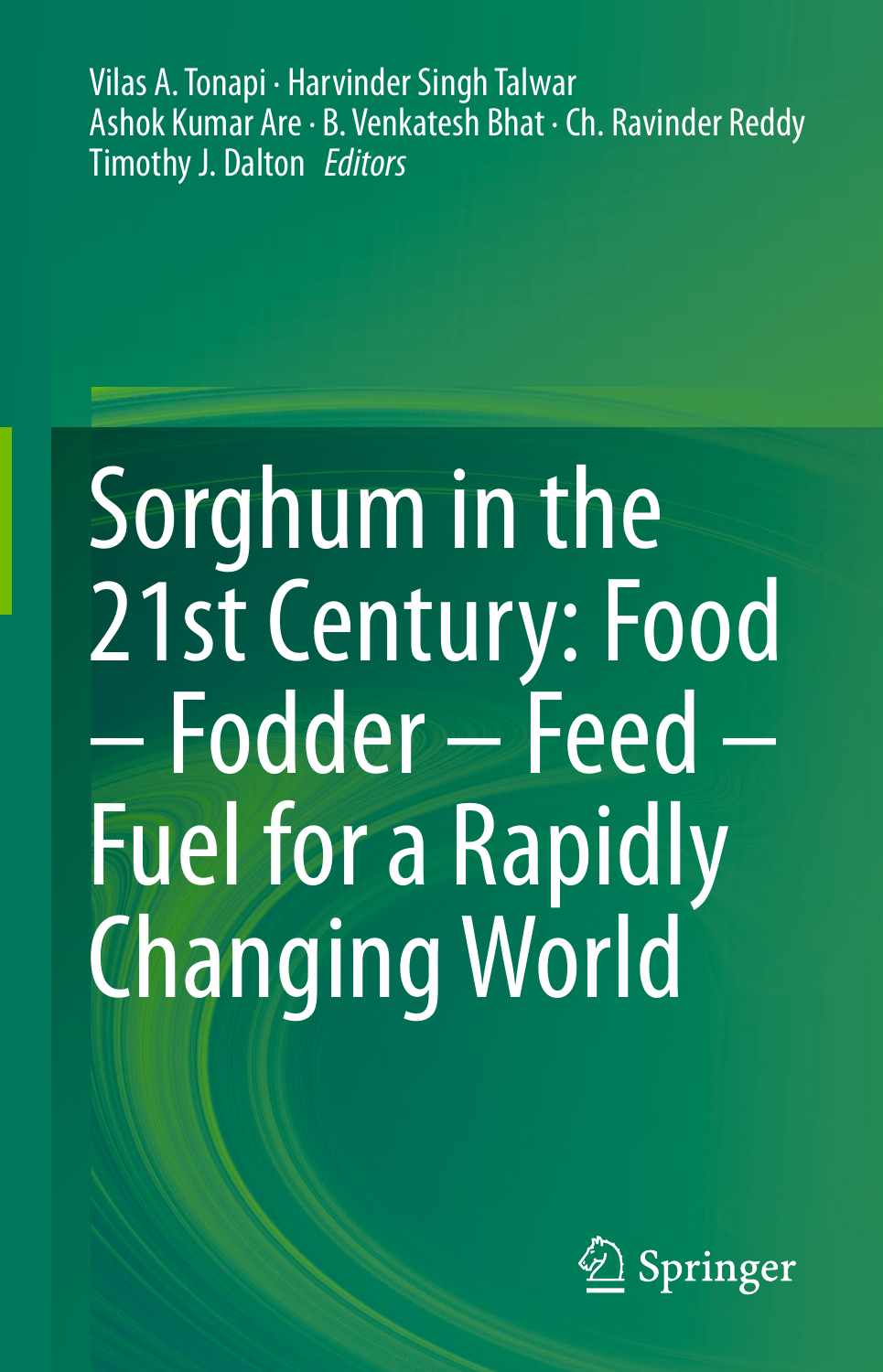Sorghum in the 21st Century: Food – Fodder – Feed – Fuel for a Rapidly Changing World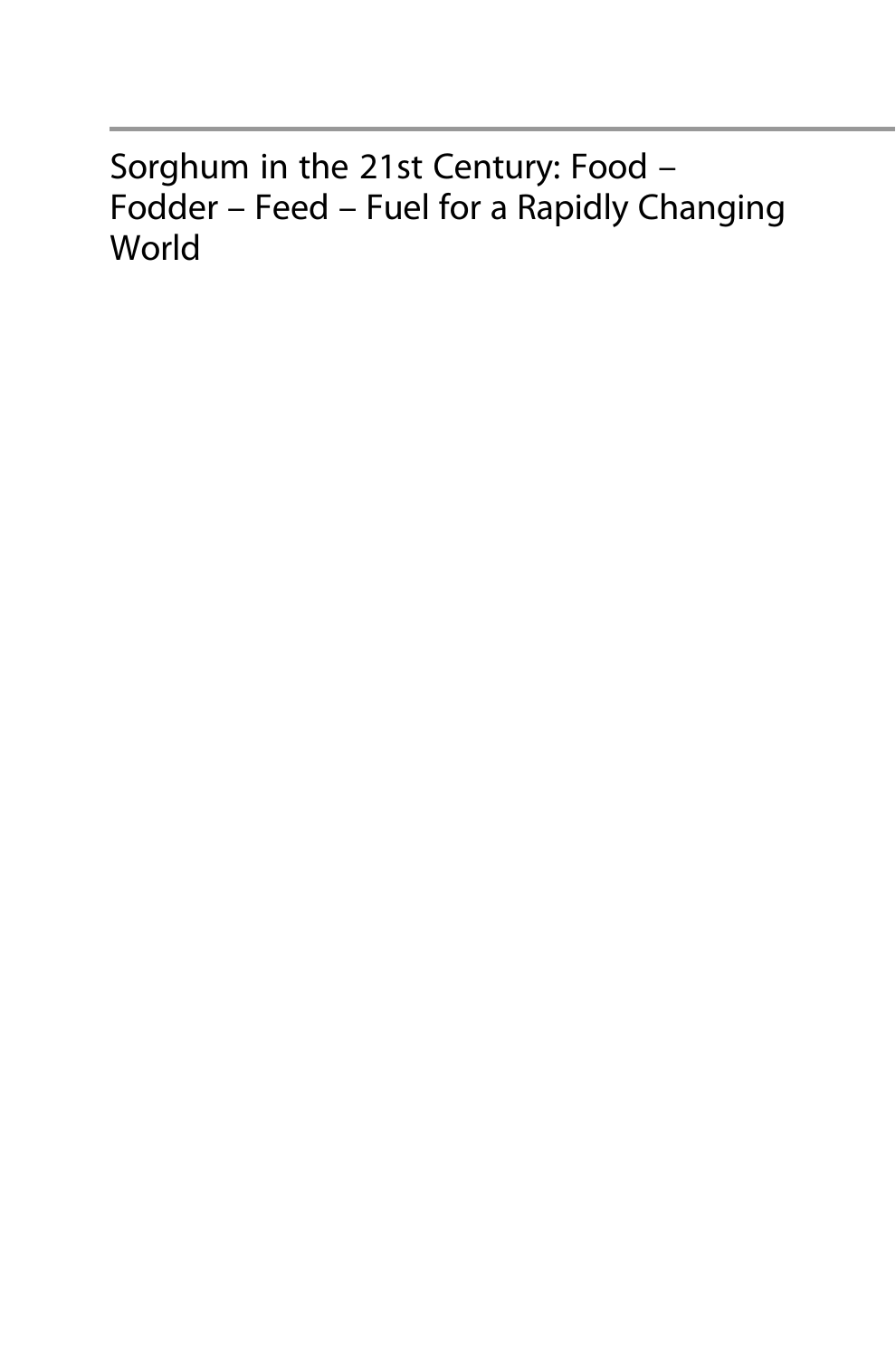Vilas A. Tonapi • Harvinder Singh Talwar • Ashok Kumar Are • B. Venkatesh Bhat • Ch. Ravinder Reddy • Timothy J. Dalton **Editors** 

## Sorghum in the 21st Century: Food – Fodder – Feed – Fuel for a Rapidly Changing World

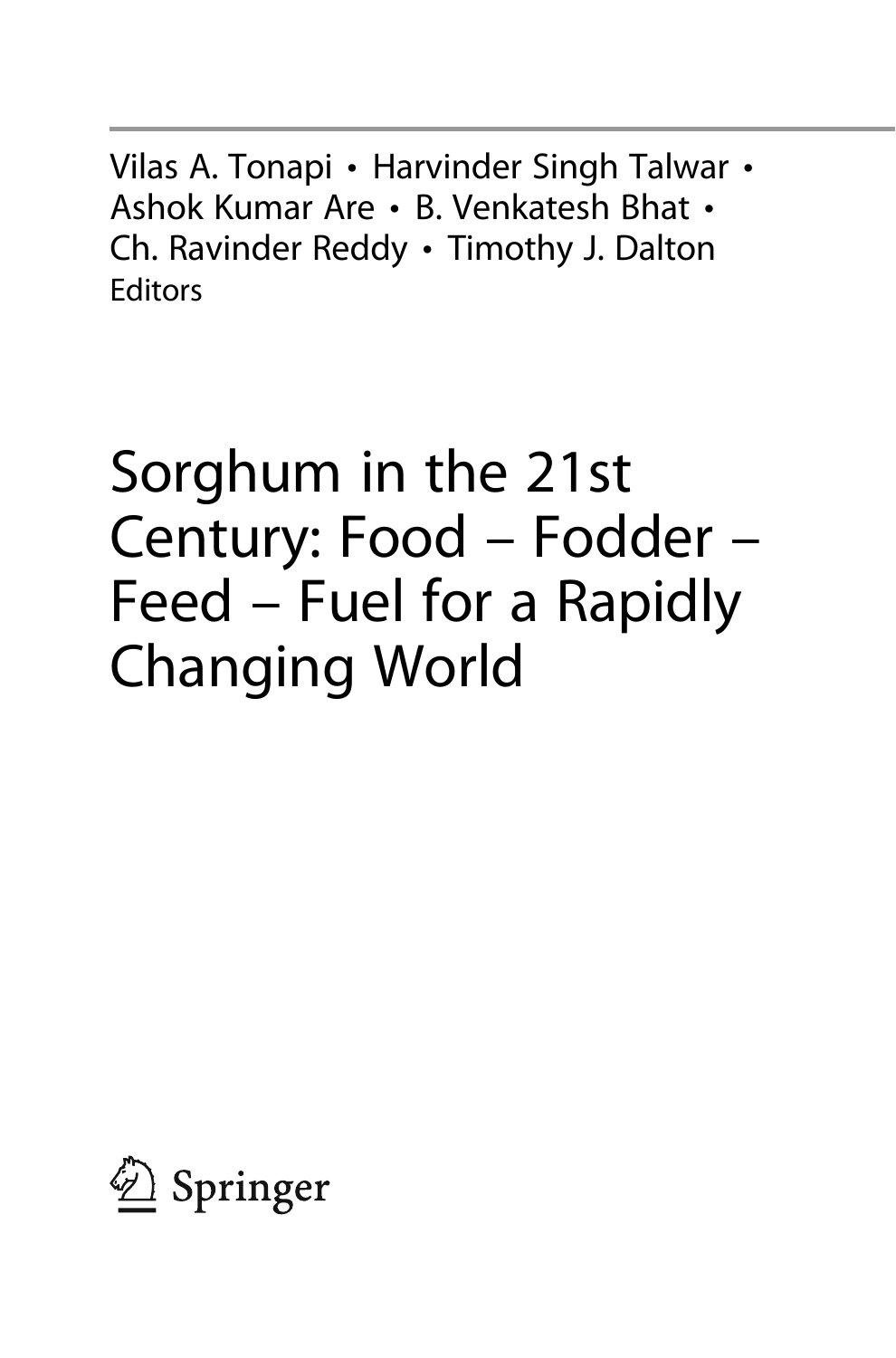**Editors** Vilas A. Tonapi ICAR-Indian Institute of Millets Research Hyderabad, Telangana, India

Ashok Kumar Are International Crops Research Institute for the Semi-Arid Tropics Patancheru, Telangana, India

Ch. Ravinder Reddy Formerly, International Crops Research Institute for the Semi-Arid Tropics Patancheru, Telangana, India

Harvinder Singh Talwar ICAR-Indian Institute of Millet Research Hyderabad, Telangana, India

B. Venkatesh Bhat ICAR-Indian Institute of Millets Research Hyderabad, Telangana, India

Timothy J. Dalton Department of Agricultural Economics Kansas State University Manhattan, Kansas, USA

#### ISBN 978-981-15-8248-6 ISBN 978-981-15-8249-3 (eBook) <https://doi.org/10.1007/978-981-15-8249-3>

#### $\circledcirc$  Springer Nature Singapore Pte Ltd. 2020

This work is subject to copyright. All rights are reserved by the Publisher, whether the whole or part of the material is concerned, specifically the rights of translation, reprinting, reuse of illustrations, recitation, broadcasting, reproduction on microfilms or in any other physical way, and transmission or information storage and retrieval, electronic adaptation, computer software, or by similar or dissimilar methodology now known or hereafter developed.

The use of general descriptive names, registered names, trademarks, service marks, etc. in this publication does not imply, even in the absence of a specific statement, that such names are exempt from the relevant protective laws and regulations and therefore free for general use.

The publisher, the authors, and the editors are safe to assume that the advice and information in this book are believed to be true and accurate at the date of publication. Neither the publisher nor the authors or the editors give a warranty, expressed or implied, with respect to the material contained herein or for any errors or omissions that may have been made. The publisher remains neutral with regard to jurisdictional claims in published maps and institutional affiliations.

This Springer imprint is published by the registered company Springer Nature Singapore Pte Ltd. The registered company address is: 152 Beach Road, #21-01/04 Gateway East, Singapore 189721, Singapore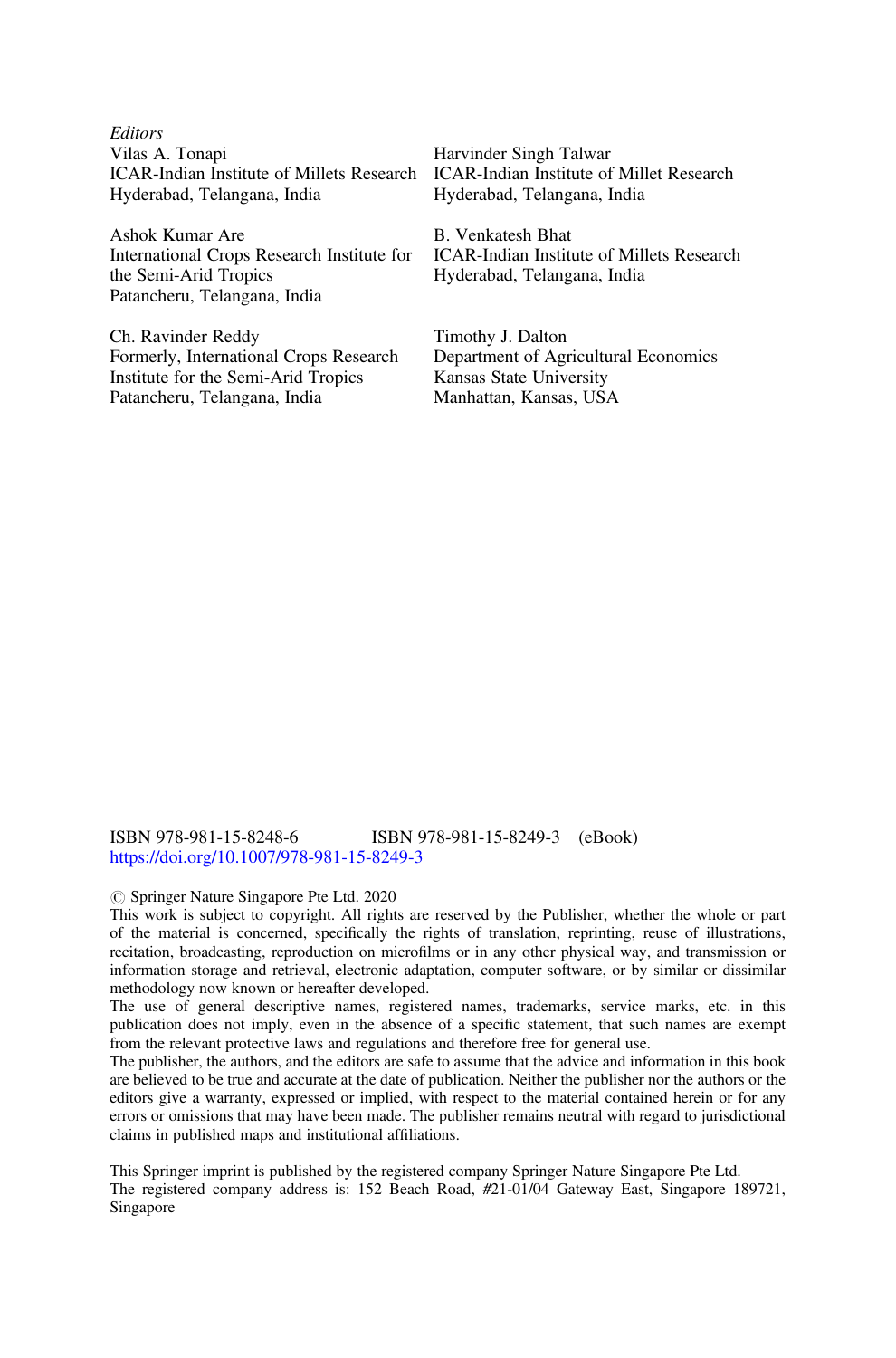

### Sorghum Germplasm for Enhanced Productivity and Nutrition

#### Hari D. Upadhyaya, M. Vetriventhan, Ashok Kumar Are, Vania C. R. Azevedo, and Y. H. Wang

#### **Contents**

|    |                                                                                | 102 |
|----|--------------------------------------------------------------------------------|-----|
| 2  | <b>Constraints in Sorghum Production and Sorghum Research Domains </b>         | 103 |
|    | 2.1                                                                            | 103 |
|    | 2.2.                                                                           | 105 |
| 3  |                                                                                | 106 |
| 4  |                                                                                | 107 |
|    |                                                                                | 108 |
|    |                                                                                | 109 |
| 5. |                                                                                | 109 |
| 6  | Mini core Collection for Trait Enhancement and for Broadening the Genetic Base |     |
|    |                                                                                | 110 |
| 7  |                                                                                | 113 |
| 8  |                                                                                | 114 |
| 9  |                                                                                | 115 |
| 10 |                                                                                | 119 |
|    |                                                                                | 119 |
|    |                                                                                |     |

H. D. Upadhyaya  $(\boxtimes)$ University of Georgia, Athens, GA, USA

Department of Agronomy, Kansas State University, Manhattan, KS, USA e-mail: [harideo.upadhyaya@gmail.com](mailto:harideo.upadhyaya@gmail.com)

M. Vetriventhan · A. K. Are · V. C. R. Azevedo International Crops Research Institute for the Semi-Arid Tropics, Patancheru, Telangana, India e-mail: [M.Vetriventhan@cgiar.org;](mailto:M.Vetriventhan@cgiar.org) [a.ashokkumar@cgiar.org](mailto:a.ashokkumar@cgiar.org); [v.azevedo@cgiar.org](mailto:v.azevedo@cgiar.org)

Y. H. Wang

Department of Biology, University of Louisiana at Lafayette, Lafayette, LA, USA e-mail: [yxw9887@louisiana.edu](mailto:yxw9887@louisiana.edu)

 $\oslash$  Springer Nature Singapore Pte Ltd. 2020

V. A Tonapi et al. (eds.), Sorghum in the 21st Century: Food - Fodder - Feed - Fuel for a Rapidly Changing World, [https://doi.org/10.1007/978-981-15-8249-3\\_5](https://doi.org/10.1007/978-981-15-8249-3_5#DOI)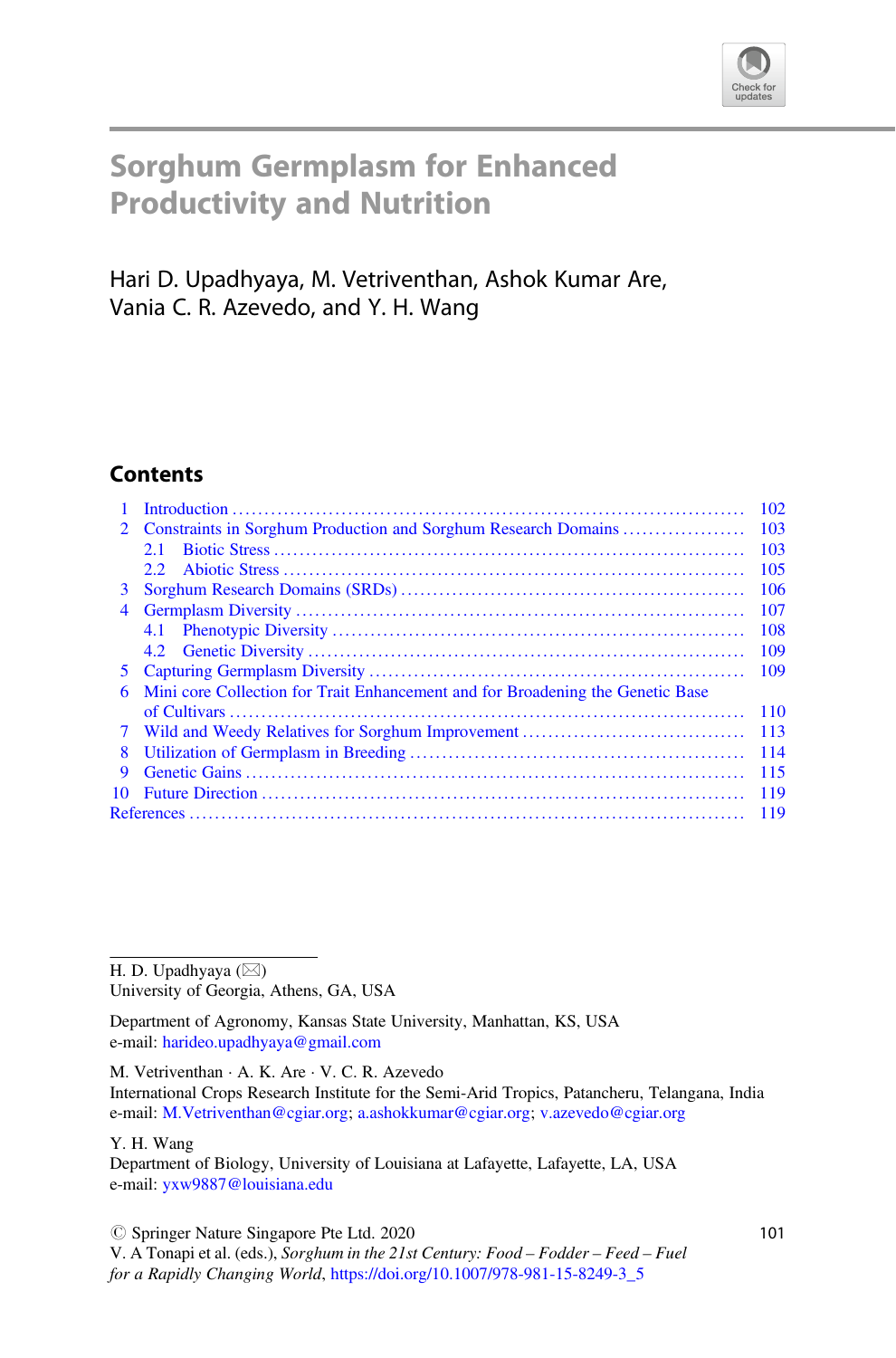#### <span id="page-5-0"></span>Abstract

Sorghum [Sorghum bicolor (L.) Moench] is an important crop in the semi-arid tropics and being cultivated in about 110 countries. The rate of genetic gain in sorghum has been slower compared to other field crops, that could be because the crop is grown under marginal environments with limited resources, and often affected by biotic and abiotic stresses, besides other constraints such as poor crop management and low research priority than other cereals. Globally, a large number of sorghum germplasm accessions have been conserved in genebanks, and they are source of genetic variation to potentially raise genetic gain, and have played a key role in improving sorghum productivity. This chapter detailed about major constraints in sorghum production and research domains, germplasm diversity, capturing germplasm diversity in the form of representative subsets, mini core collection as a source of variation for important traits, wild and weedy relatives for sorghum improvement, and enhancing genetic gains. This information could greatly help sorghum researchers in planning and prioritizing traits for enhancing productivity and nutrient density of sorghum cultivars that can deliver genetic gains in the farmers' fields.

#### Keywords

Sorghum · Germplasm · Genetic gains · Diversity · Genebank · Mini core collection

#### 1 Introduction

Sorghum [Sorghum bicolor (L.) Moench] is a staple food crop for millions of the poorest and most food-insecure people in the semi-arid tropics. Globally sorghum was cultivated in 44.8 million ha with a production of 63.9 million tons during 2016, largely comes from Africa which contributes about 68% of area and 47% of total global sorghum production; followed by about 13% and 16% area in the Americas and Asia, contribute 36% and 13% to production, respectively. The world sorghum productivity is about 1428 kg ha<sup>-1</sup> in 2016, which is very low, mainly because sorghum is largely cultivated in marginal lands with limited inputs, often damaged by several insect pests and diseases and abiotic stresses (Upadhyaya and Vetriventhan [2018\)](#page-26-0). The genetically improved hybrids and varieties of sorghum were reported to be less diverse compared to the wild and weedy relatives and landraces (Jordan et al. [1998,](#page-24-0) [2003;](#page-24-0) Mace et al. [2013](#page-24-0); Murray et al. [2009](#page-24-0); Mutegi et al. [2011](#page-24-0); Smith et al. [2010\)](#page-25-0). Low diversity of cultivars is mainly because of low use of existing variability in sorghum breeding, for example, post rainy sorghum in India. Such a narrow genetic base of cultivars may result in an increased risk of crop vulnerability, such as crop failure due to insect pests and disease epidemics or unpredictable climatic effects, and leads to low productivity (Upadhyaya and Vetriventhan [2018](#page-26-0)).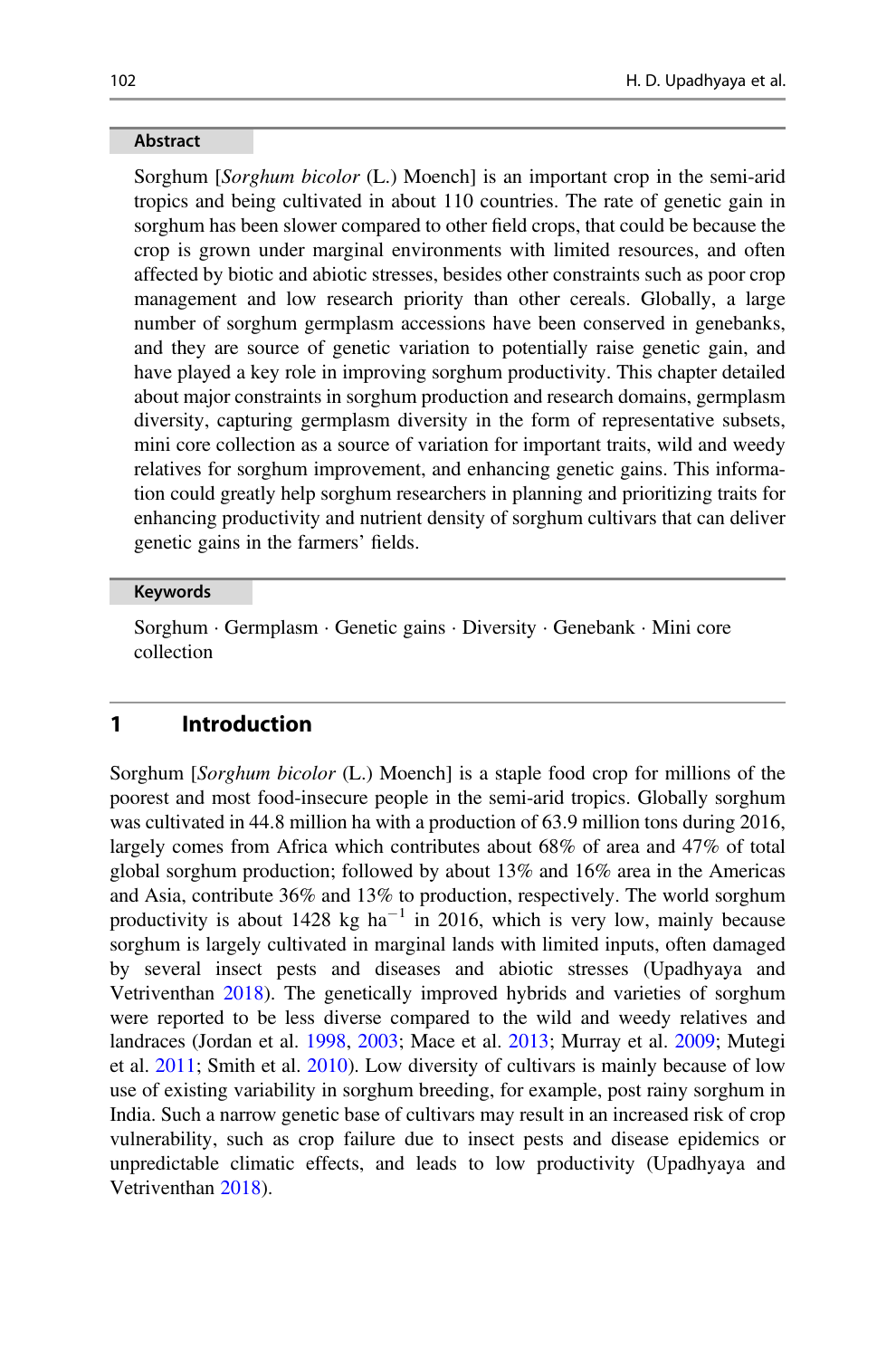<span id="page-6-0"></span>In sorghum, a significant number of germplasm accessions have been conserved globally that could be potentially utilized to enhance quality and productivity of sorghum. Lack of reliable information on traits of economic interest is one of the main reasons for limited use of germplasm, besides other reasons such as restricted access to the germplasm as a result of regulations governing international exchange, the linkage load of many undesirable genes, etc. Efforts have been made to establish germplasm diversity representative subsets and trait-specific sources have been identified in sorghum. Utilization of such diverse trait-specific sources could potentially enhance productivity and quality of sorghum cultivars and increase rate of genetic gains. This chapter details about constraints in sorghum production and research domains, germplasm diversity, capturing germplasm diversity in the form of core/mini core collections, mini core collection as a source for economic important traits, wild and weedy relatives for sorghum improvement, utilization of germplasm in breeding and genetic gains.

#### 2 Constraints in Sorghum Production and Sorghum Research Domains

Sorghum is largely cultivated on marginal soils with limited inputs as compared to major cereals such as wheat, maize, and rice. In addition, sorghum production is affected by many factors leading to significant losses to farmers. Broadly four major production constraints in sorghum can be categorized into biotic, abiotic, crop management, and socio-economic factors, of these biotic and abiotic stresses cause severe crop losses. From a crop management point of view, most of sorghum crop in Africa and to some extent in Asia is under fertilized and grown with limited crop care. Socio-economic constraints especially poor access to agricultural information and inadequate farmer knowledge and training result in limited adoption of improved technologies.

#### 2.1 Biotic Stress

Around 150 insect species attack the sorghum crop throughout its life cycle (Sharma [1993\)](#page-25-0). Among them, sorghum shoot fly (Atherigona soccata), stem borers (Chilo partellus, Busseola fusca, Eldana saccharina, and Diatraea spp.), armyworms (Mythimna separata, Spodoptera frugiperda, and S. exempta), shoot bug (Peregrinus maidis), aphids (Schizaphis graminum and Melanaphis sacchari), spider mites (Oligonychus spp.), grasshoppers and locusts (Hieroglyphus, Oedaleus, Aliopus, Schistocerca, and Locusta), sorghum midge (Stenodiplosis sorghicola), mirid head bugs (Calocoris angustatus and Eurystylus oldi), and head caterpillars (Helicoverpa, Eublemma, Cryptoblabes, Pyroderces, and Nola) are the major pests worldwide. The damages caused by them have been estimated to be \$1089 million in the semi-arid tropics (SAT), \$250 million in the United States, and \$80 million in Australia (ICRISAT [1992\)](#page-23-0). In India, nearly 32% of sorghum crop is lost due to insect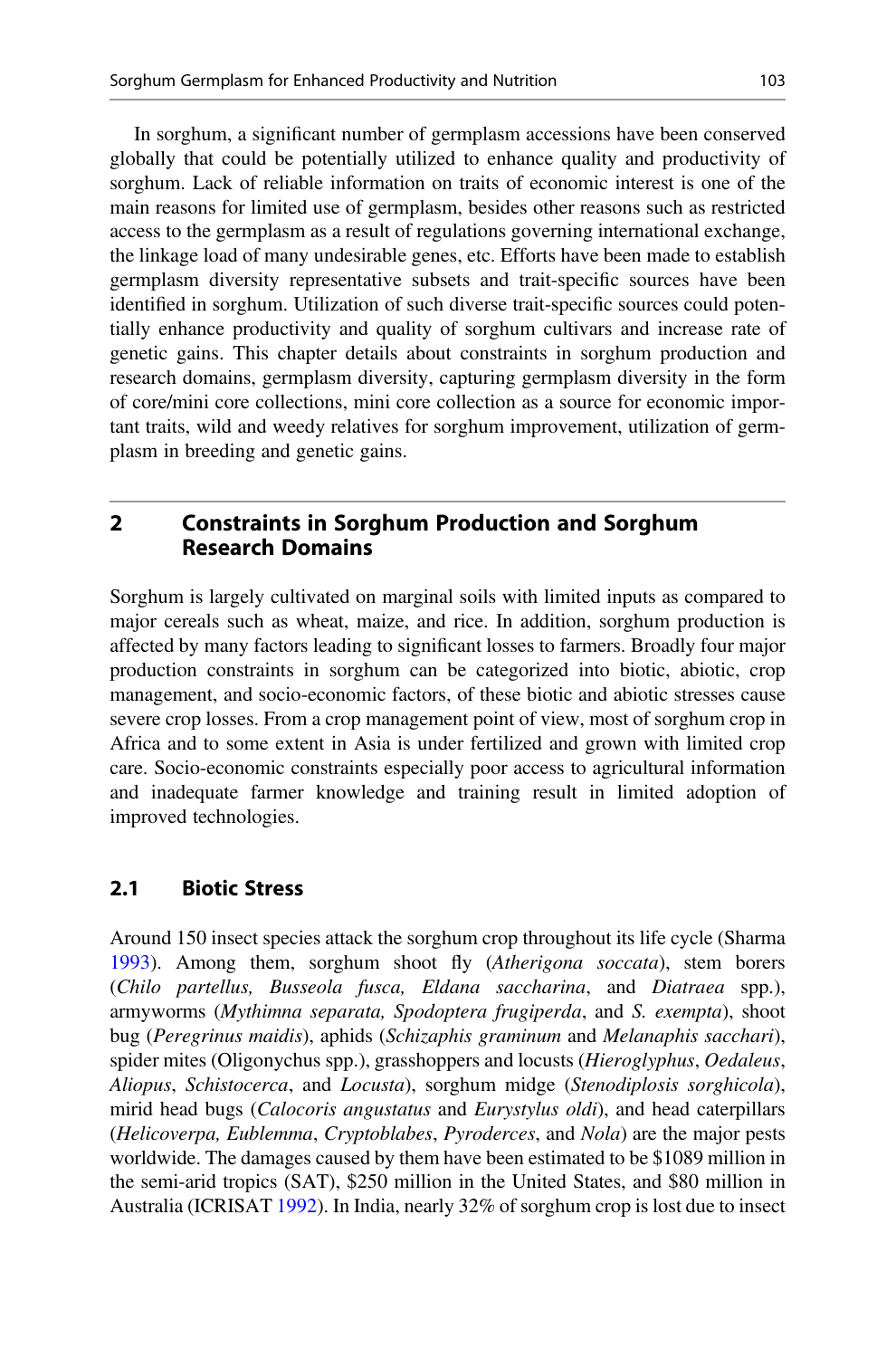pests (Borad and Mittal [1983\)](#page-23-0). Sorghum shoot fly, Atherigona soccata, is an important pest of sorghum in Asia, Africa, and the Americas. Shoot fly females lay cigar-shaped eggs singly 5–25 days after seedling emergence below the surface of the leaves. After 1–2 days the eggs hatch and the larvae crawls toward the growing tip and feed the growing tip thus resulting in typical dead heart. The dead heart can be pulled out easily. The damaged plants produce side tillers, which may also be attacked leading to reduced yield. The lifecycle of shoot fly is completed in 17–21 days. The shoot fly infestation is high when sorghum plantings are staggered due to irregular rainfall. Shoot fly infestation is normally high in the late sown postrainy season crop planted in September to October. It is observed that the shoot fly infestation is lower at temperatures above  $35^{\circ}$ C and below 18  $^{\circ}$ C. Spotted stem borer, Chilo partellus, also feeds on the growing point resulting in dead heart formation. Stem borer is common in Asia and East and Southern Africa. The stem borer larvae feed on the young whorls of leaf creating elongated holes, and the third instar larvae bores into the stem and continue to feed inside the stem throughout the crop growth. Extensive tunneling of the stem and peduncle leads to drying up of the panicle, production of a partially chaffy panicle or peduncle breakage. Stem borer infestation starts about 20 days after seedling emergence, and dead hearts appear on 30–40 days old-crop. Another important insect is sugarcane aphid, Melanaphis sacchari, mostly occurs in Asia, Africa, and the Americas. Aphids colonize under the leaf surface and suck the sap from the leaf which results in stunted plant growth. The damage proceeds from lower to the upper leaves. Their population increases rapidly during the end of rainy season. This aphid also reproduces by parthenogenesis.

Diseases such as downy mildew, grain mold, charcoal rot, anthracnose, leaf blight, and rust are important causing considerable loss to grain and forage sorghum production worldwide. Grain mold, caused by a complex of many fungi, is a major disease on sorghum that causes severe grain losses when the crop harvesting coincides with the rains (Thakur et al. [2006\)](#page-25-0). Damage resulting from early infection includes reduced kernel development; discoloration of grains; colonization and degradation of endosperm; and decreased grain density, germination, and seedling vigor (Sharma et al. [2010\)](#page-25-0). Charcoal rot of sorghum caused by the fungus Macrophomina phaseolina is a soil-borne pathogen usually attacks plants with compromised plant immunity caused due to unfavorable growing conditions (Das et al. [2008](#page-23-0)). Drought stress is the main factor that predisposes sorghum to charcoal rot. In diseased roots and stalks, M. *phaseolina* is often associated with other fungi, suggesting that the disease is of complex etiology. Anthracnose, caused by Colletotrichum sublineolum Hann. Kabát et Bub. (syn. C. graminicola (Ces.) G.W. Wilson), weakens the plant, severely reducing grain yield and quality (Sharma et al. [2012](#page-25-0)). Leaf blight, caused by Exserohilum turcicum (Pass.) K.J. Leonard & Suggs, is widely distributed and, at times, one of the most damaging foliar pathogen of sorghum, causing significant grain losses due to the reduction of the photosynthetic leaf area (Sharma et al. [2012\)](#page-25-0). Rust (Puccinia purpurea Cooke) is another foliar disease of sorghum that reduces forage quality and grain yield. It occurs in almost all sorghum-growing areas of the world. Under favorable conditions, rust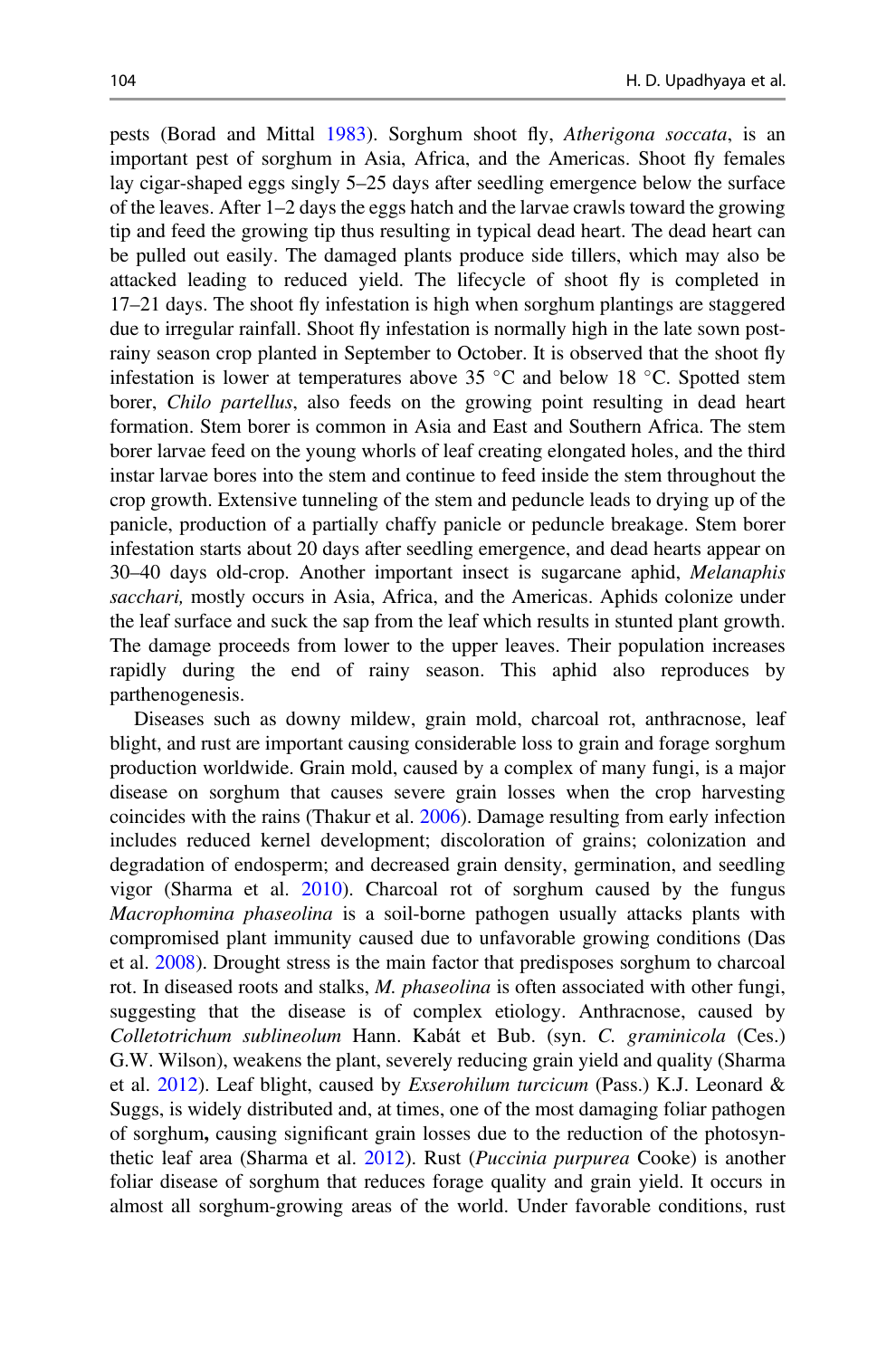<span id="page-8-0"></span>development is fast and affects panicle exertion and grain development, resulting in poor grain yield (Sharma et al. [2012\)](#page-25-0). Downy mildew, caused by Peronosclerospora sorghi, can cause severe epidemics, resulting in considerable yield losses, and economically important and widespread in many tropical and subtropical regions of the world where sorghum and maize are grown, and its systemic nature of infection, resulting in the death of plants or lack of panicle initiation (Sharma et al. [2010\)](#page-25-0).

Besides insect pests and diseases, in sub-Saharan Africa, Striga is the major biotic constraint which competes with the crop for nutrients thus causing fertility reduction, N deficiency necessitating the use of higher quantity of fertilizer to balance the yield.

#### 2.2 Abiotic Stress

Sorghum is an important crop in semi-arid tropics because of their better adaptability to abiotic stresses, as it is mainly grown in areas of low rainfall and resource-poor agronomic conditions. Owing to its ability to survive in water-limiting conditions, sorghum has majorly been studied for its drought resistance mechanism. The drought response in sorghum differs depending on the occurrence of stress during pre-flowering and post-flowering. Post-flowering drought is a major production constraint in sorghum. Stay-green (non-senescence or delayed senescence) under moisture stress is an important trait in sustaining a positive nitrogen balance in sorghum and for sustaining yield under stress during grain filling (Borrell and Hammer [2000;](#page-23-0) Sanchez et al. [2002\)](#page-25-0). Efforts were made to identify several genomic regions of sorghum associated with pre- and post-flowering drought tolerance using several donors such as B 35, QL 41, and SC 56 (Sabadin et al. [2012](#page-25-0)). Researchers at Patancheru selected six candidate QTLs for the stay-green trait from donor B 35, using published results including Stg1, Stg2, Stg3, and Stg4 reported by Subudhi and Nguyen ([2000\)](#page-25-0), Sanchez et al. [\(2002](#page-25-0)), and Harris et al. [\(2007](#page-23-0)) as well as additional QTLs on SBI-01 (StgA) and SBI-02 (StgB), and initiated marker-assisted backcross to transfer these QTLs into a number of genetically diverse, tropically adapted elite sorghum varieties of Asia, Africa and Latin America, having a range of drought tolerance (Hash et al. [2003](#page-23-0)). Reddy et al. [\(2014](#page-25-0)) reported 61 QTL controlling stay-green trait in sorghum. Another donor parent for stay-green, E 36-1, a cultivar of Ethiopian origin, has also been used to map QTLs for the staygreen trait in two RIL (recombinant inbred line) mapping populations from which a total of seven QTLs were identified (Haussmann et al. [2002](#page-23-0)), with three of them being common to both populations. So, overall, six sources of the stay-green trait (B 35, E 36-1, QL 41, SC 56, SC 283, and SDS 1948-3) have so far been used for the identification of QTLs, and QTLs have been identified on all ten sorghum linkage groups. Recurrent parents included highly senescent rabi adapted durra variety R 16, 2-dwarf tan white-grained caudatum variety ISIAP Dorado, and 2-dwarf tan white-grained sweet-stemmed caudatum sister-line varieties S 35 and ICSV 111. Several of the stay-green QTLs identified have been validated in different backgrounds (Harris et al. [2007](#page-23-0); Kassahun et al. [2010](#page-24-0); Vadez et al. [2011](#page-26-0)). The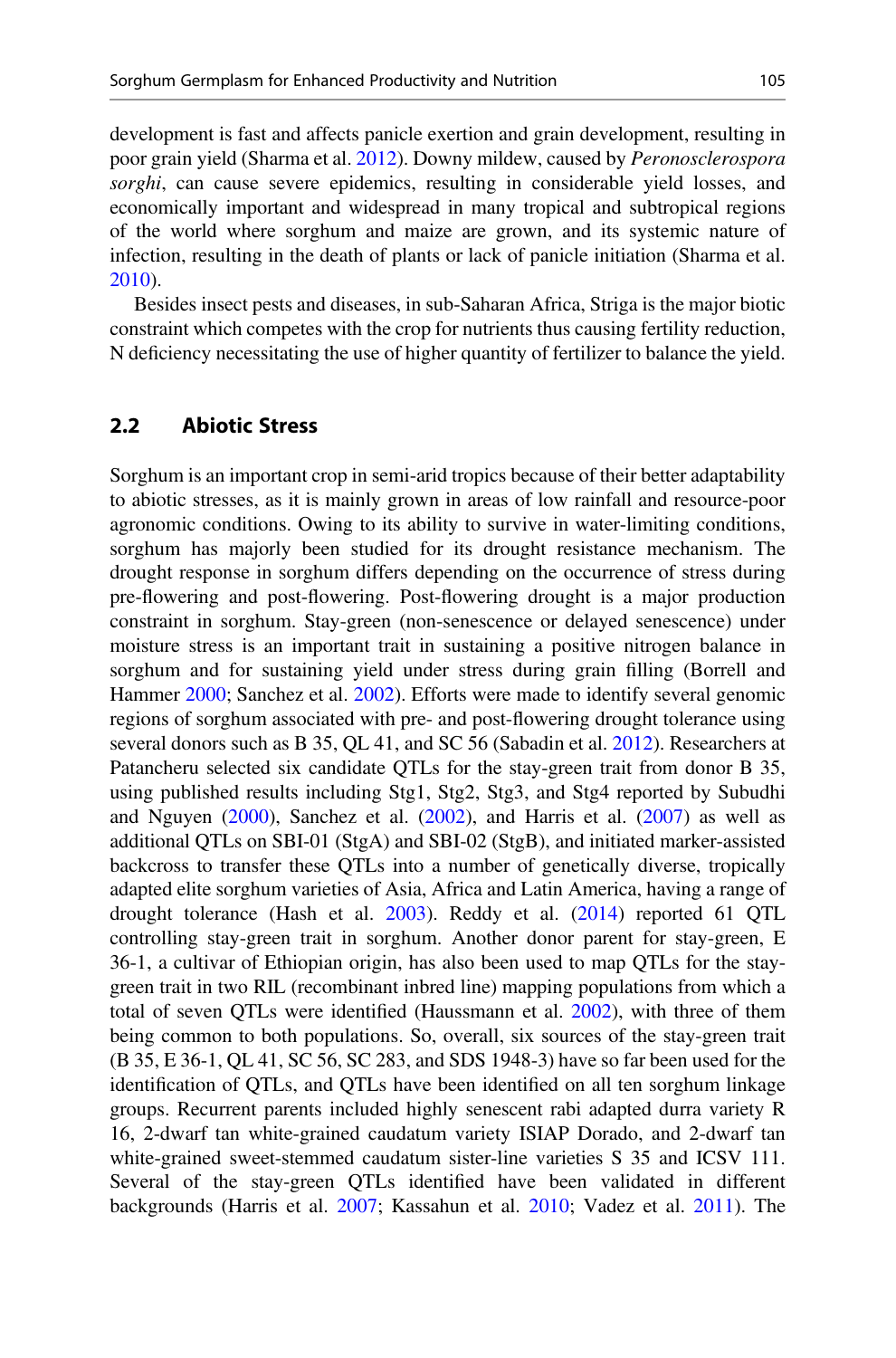<span id="page-9-0"></span>stay-green QTL Stg1 in sorghum has also shown its capacity to enhance water uptake in senescent S 35 background (Vadez et al. [2011\)](#page-26-0). However, the effect of Stg1 was not visible in R 16 background. This highlights the importance for future research on stay-green to precisely decipher the mechanisms involved, and whether any of these mechanisms is already available in target recipients. In most sorghum improvement programs globally, E 36-1 and B 35 have been extensively used for developing hybrid seed parents (B-lines) and pollen parents (R-lines) and cultivars.

#### 3 Sorghum Research Domains (SRDs)

The sorghum research domains provide scope for better utilization of results and the data obtained for prioritization of the research and facilitating the interaction among the sorghum researchers. The research domains were designed based on different agro-ecologies, which are analogous to current day product profiles. In sorghum, a total of eight research domains have been designed in terms of soil and climatic conditions regardless of national boundaries (Bantilan et al. [2004](#page-23-0)). These domains are: (1) SRD I: Production of rainy season and dual purpose sorghum with main emphasis on feed and fodder. The constraints to be focused in SRD I are grain mold, shoot fly, head bug, and post-flowering drought tolerance. (2) SRD II: Rainy season dual-purpose sorghum (grain and fodder), and the constraints focused includes stem borer, grain mold, midge, shoot fly, and drought. (3) SRD III: Emphasis is to improve dual purpose and fodder sorghum along with their associated pests and diseases. (4) SRD IV: Emphasis is on forage sorghum and their associated pests and diseases. (5) SRD V: Early-sown post rainy sorghum, (6) SRD VI: Late-sown post rainy sorghum. (7) SRD VII: Irrigated sorghum. (8) SRD VIII: Extreme altitude sorghum.

More recently specific product profiles were developed for sorghum improvement. For example, in Asia program at ICRISAT, there are four product profiles:

- Post-rainy season sorghum for food and feed: The estimated area under post rainy sorghum production is 4.0 million ha, focusing on Indian sub-continent, predominantly Maharashtra, Karnataka, Telangana, Andhra Pradesh, and Madhya Pradesh states in India. Must-have traits include high grain yield, white bold globular lustrous grains, with maturity duration of 120–130 days and plant height 2–2.2 m and resistant to shoot fly and charcoal rot, and tolerant to post-flowering drought stress.
- Rainy season sorghum for food, feed, and industrial uses (brewing): The estimated area for production is 2.5 million ha. This product profile covers the Indian states of Maharashtra, Rajasthan, Madhya Pradesh, Karnataka, Telangana, Andhra Pradesh, Tamil Nadu, and Gujarat with spillover benefits in other parts of Asia and Africa. High grain yield and stover yield, with maturity duration of 110–120 days, white bold grains for food and feed use, and high starch  $($ >68%) and medium protein  $(8-10\%)$  for industrial use, and resistant to shoot fly, stem borer and grain mold, are must-have traits.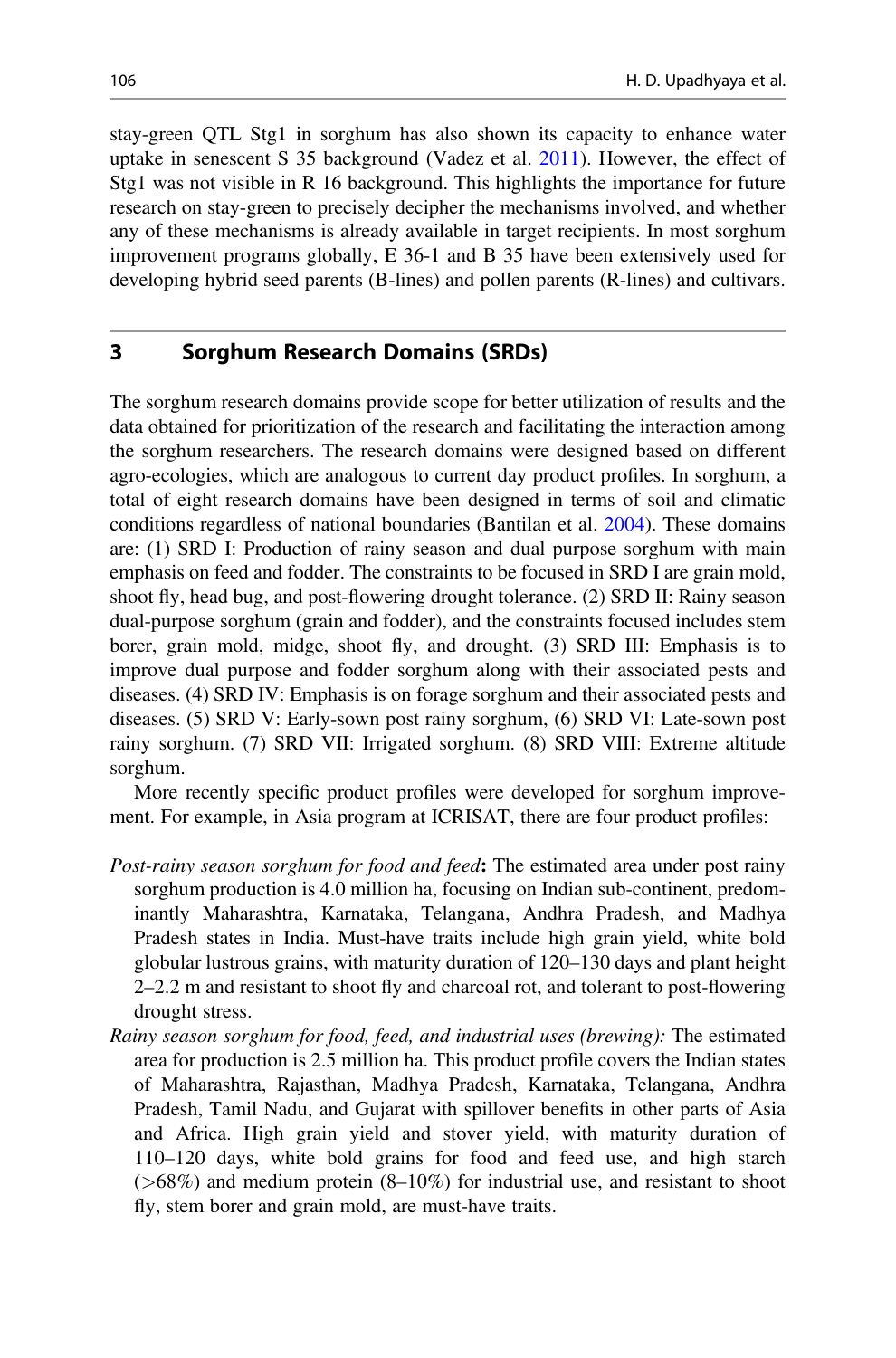- <span id="page-10-0"></span>Sorghum for forage: Targeting Punjab, Haryana, Uttarakhand, Uttar Pradesh, Bihar, Madhya Pradesh, Tamil Nadu, and Gujarat states of India with spillover benefits in countries such as Ethiopia, Eritrea, Kenya, Uganda, Tanzania, Sudan, Zimbabwe, Malawi, Zambia, China, and Thailand. High stalk yield, tan plant, fast growth, high tillering, in vitro organic matter digestibility  $>52\%$ , plant height 2.2–2.5 m with single cult/multi-cut types and resistant to shoot fly, stem borer, anthracnose and leaf blight, are must-have traits.
- Sorghum for biofuel: Across India, with spillover benefits in countries such as Ethiopia, Eritrea, Kenya, Uganda, Tanzania, Sudan, Zimbabwe, Malawi, Zambia, and China. Must-have traits include high fresh stalk yield and high Brix (%), with maturity duration of 120–130 days, plant height over 2.5 m, and resistant to shoot fly and stem borer.

#### 4 Germplasm Diversity

Plant genetic resources (PGR) are conserved under in situ and ex situ conditions. In situ conservations aim to protect, manage, and monitor the selected populations in their natural habitats so that the natural evolutionary process can be maintained and allows new variations to be generated. Conservation of crop wild relatives in natural habitat/genetic reserves and on-farm conservation of landraces are two forms of in situ conservation. On-farm conservation of sorghum landraces is practiced by farmers, and the genetic diversity of on-farm conserved landraces were investigated by several researchers (Abdi et al. [2002;](#page-22-0) Mutegi et al. [2011](#page-24-0); Ngugi and Onyango [2012;](#page-24-0) Okeno et al. [2012;](#page-24-0) Rabbi et al. [2010](#page-25-0)). Due to the evolutionary process, the landraces and wild and weedy relatives continue to evolve and adapt to the prevailing environmental conditions. Because of replacing the traditionally grown landraces with the modern high yielding cultivars resulted in loss of landraces, causing genetic erosion of important genes. Therefore, it is essential to collect and conserve crops' diversity ex situ. Ex situ conservation aims to conserve components of biological diversity outside their natural habitats, such as seed storage, in vitro storage, DNA storage, pollen storage, field genebank, and botanical gardens.

Sorghum germplasm accessions are largely stored as seeds in genebanks under medium (active collection) and/or long-term (base collection) storage conditions. Over 236,000 germplasm accessions of sorghum have been conserved in genebanks globally (Upadhyaya and Vetriventhan [2018](#page-26-0)). The major genebanks which conserve the largest collection of sorghum germplasm are (1) International Crops Research Institute for the Semi-Arid Tropics (ICRISAT), India (>41,000 accessions), (2) Plant Genetic Resources Conservation Unit, USDA-ARS (36,173 acc.), (3) Institute of Crop Science, Chinese Academy of Agricultural Sciences (ICS-CAAS) (18,263 acc.), and (4) ICAR-National Bureau of Plant Genetic Resources (NBPGR), New Delhi (17,466 acc.), together conserve about 47% of total sorghum germplasm collections conserved globally. The ICRISAT genebank conserves a major part of sorghum germplasm conserved globally (about 17%) and supplying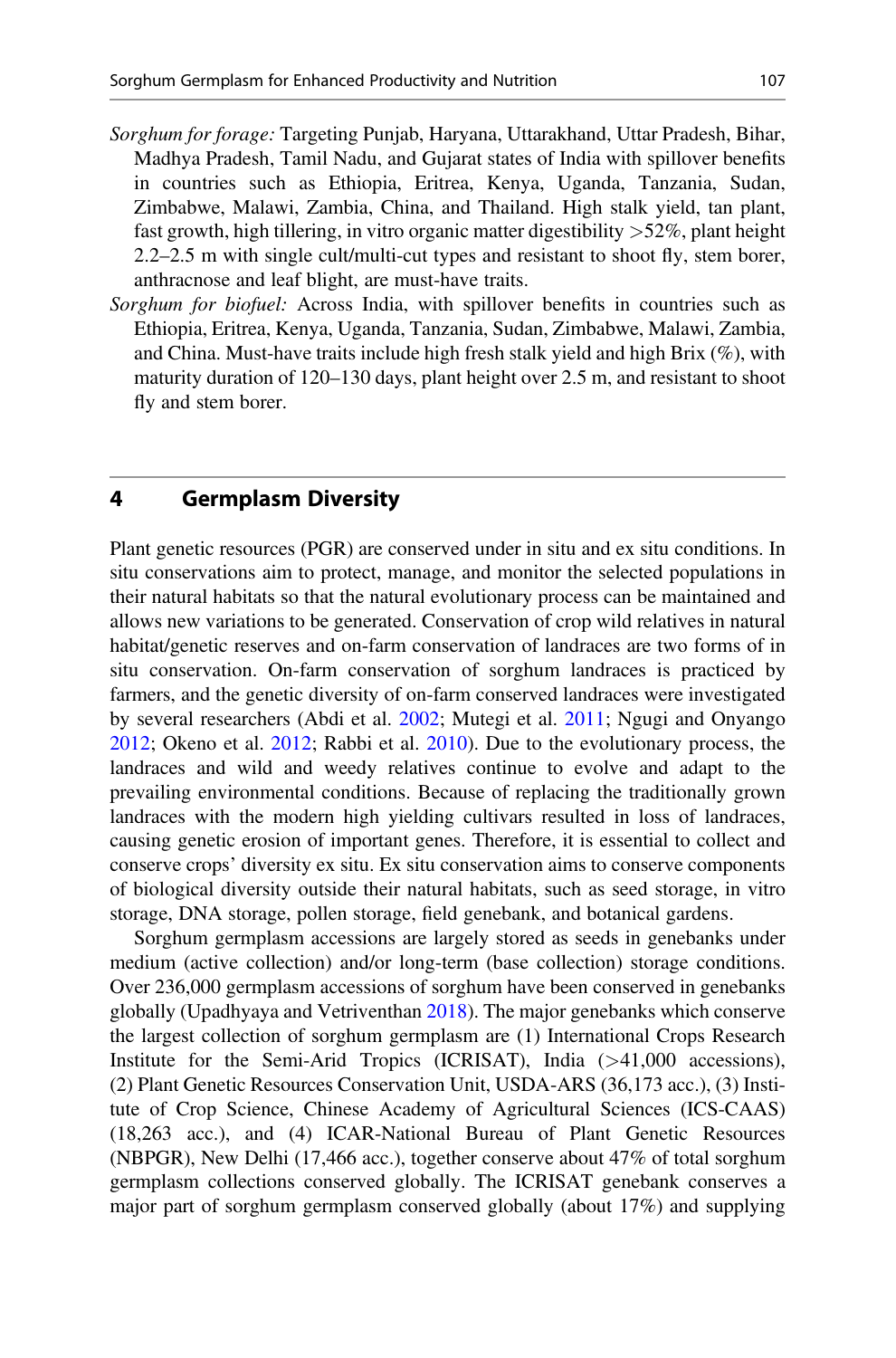<span id="page-11-0"></span>them worldwide for use in crop improvement programs following Standard Material Transfer Agreement (SMTA) (Upadhyaya and Vetriventhan [2018](#page-26-0)).

#### 4.1 Phenotypic Diversity

Sorghum germplasm accessions conserved globally reported to harbor a large diversity. The ICRISAT genebank conserves over 41,000 germplasm accessions of sorghum originating from 93 countries and representing all five basic races and ten intermediate races of sorghum (<http://genebank.icrisat.org/>). The ICRISAT sorghum collection shows a large variability for morpho-agronomic traits: mid-rib color (white, dull green, yellow, brown); panicle compactness and shape (very loose stiff branches, very loos drooping branches; loose stiff branches, loose drooping branches, semi-loose drooping branches, semi-loose stiff branches, semi-compact elliptic, semi-compact oval, compact elliptic, and compact oval); glume color (white, straw, yellow, light brown, brown, reddish brown, light red, red, purple, black, grey, partly straw and brown, partly straw and purple); glume covering (grain uncovered, one-fourth grain covered, half grain covered, three-fourth grain covered, grain fully covered, glumes longer than grain); seed color (chalky white, white, straw, yellow, light brown, brown, reddish brown, light red, red, grey, purple, white and red mixed, black, and straw and red mixed); days to 50% flowering varies from 31 to 199 days in rainy and 36–154 days to 50% flowering in post-rainy; plant height from 50 to 655 cm in rainy and 50–580 cm in post-rainy; basal tillers number from 1 to 14; panicle length from 3 to 90 cm; panicle width from 1 to 80 cm; seed size from 0.8 to 6.0 mm; and hundred seed weight from 0.1 to 9.4 g.

Investigation on geographical pattern of trait diversity using sorghum collection conserved at the ICRISAT genebank provided information on specific regions to focus for certain traits. The landraces from India were late flowering, tall and produced stout panicles and larger seeds, while landraces from Pakistan flowered early in both rainy and post-rainy seasons and produced stout panicles. Accessions from Sri Lanka were late flowering and tall in both seasons, produced more basal tillers and stout panicles (Upadhyaya et al. [2016b](#page-26-0)). The landraces from Ethiopia were early flowering and short plant height, high panicle exertion, panicle width and 100 seed weight; Kenya for high basal tiller number; Sudan for early flowering and tall height in rainy season and larger seeds; and Tanzania for long panicles (Upadhyaya et al. [2017c](#page-26-0)). The collection from Sierra Leone flowered late in both rainy and post-rainy seasons, produced more basal tillers per plant and longer panicles. The collection from Central African Republic grew significantly short in rainy season and tall in post-rainy season. The collection from Gambia is for panicle exertion and panicle width, Nigeria for seed width, and Cameroon for seed weight (Upadhyaya et al. [2017b](#page-26-0)).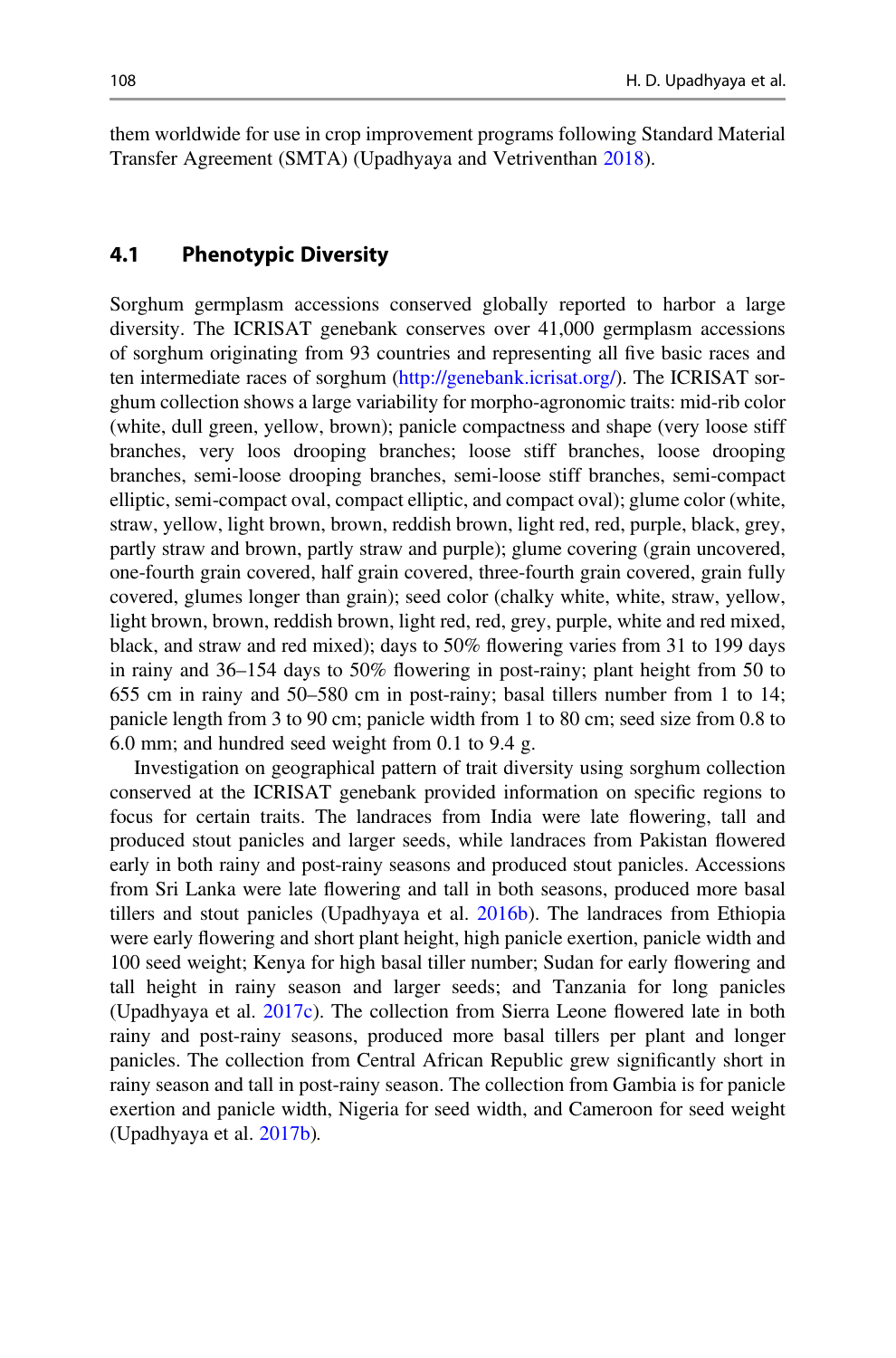#### <span id="page-12-0"></span>4.2 Genetic Diversity

The genetic diversity assessment of global sorghum composite collection (3367 accessions) using 41 SSRs (simple sequence repeats) revealed a large diversity, with an average gene diversity of 0.674, and the highest numbers of alleles were detected among the accessions of African origin (Billot et al. [2013](#page-23-0)). In Africa, Eastern African exhibited the largest gene diversity followed by Central Africa and the lowest was in Southern Africa. In Asia, Middle East origins showed higher gene diversity than India and East Asia. Among races, the race *bicolor* had highest gene diversity (0.669), followed by guinea (0.628), caudatum (0.626), durra  $(0.600)$ , and least in *kafir*  $(0.410)$ . The cultivated sorghum structured according to geographic regions and race within the region (Billot et al. [2013](#page-23-0)). In an another study, Morris et al. ([2013\)](#page-24-0) characterized a large number of sorghum germplasm including the U.S. sorghum association panel (Casa et al. [2008\)](#page-23-0), sorghum minicore collection (Upadhyaya et al. [2009](#page-26-0)), and the sorghum reference set (Billot et al. [2013](#page-23-0)) through genotyping-by-sequencing (GBS) approach and showed that the sorghum diversity is structured along both morphological types and geographic origin: the kafir sorghums that predominate in southern Africa showed the strongest pattern of population subdivision relative to other races; *durra* type sorghums, found in warm semi-arid or warm desert climates of the Horn of Africa, Sahel, Arabian peninsula and west central India, formed a distinct cluster that was further differentiated according to geographic origin; *bicolor* types are not remarkably clustered, except those from China; *Caudatum* types, which are primarily found in tropical savanna climates of central Africa, are diverse and showed only modest clustering according to geographic distribution; guinea types, which are widely distributed in tropical savanna climates, show five distinct subgroups, four of which cluster according to their geographic origin (far west Africa, west Africa, eastern Africa, and India), while the fifth guinea subgroup formed a separate cluster along with wild genotypes from western Africa.

#### 5 Capturing Germplasm Diversity

The management and use of germplasm collections in breeding program can be enhanced if a small sample of a few hundred germplasm lines, which represent the entire diversity present in the crop species, were selected. Germplasm subset could possibly benefit breeders by providing a subset of sorghums from different areas of the world that have been carefully described and characterized. Frankel [\(1984](#page-23-0)) proposed a "core collection" represents a limited set of accessions (about 10%) derived from an existing germplasm collection, chosen to represent the genetic spectrum in the whole collection. Core collections in some cases are still large in size (over 2000 accessions), restricts effective and precise evaluations for traits of interest. To overcome this, Upadhyaya and Ortiz ([2001\)](#page-25-0) developed the concept of mini core collection (10% of core or 1% of entire collection). Following these approaches, core and mini core collections have been established in sorghum.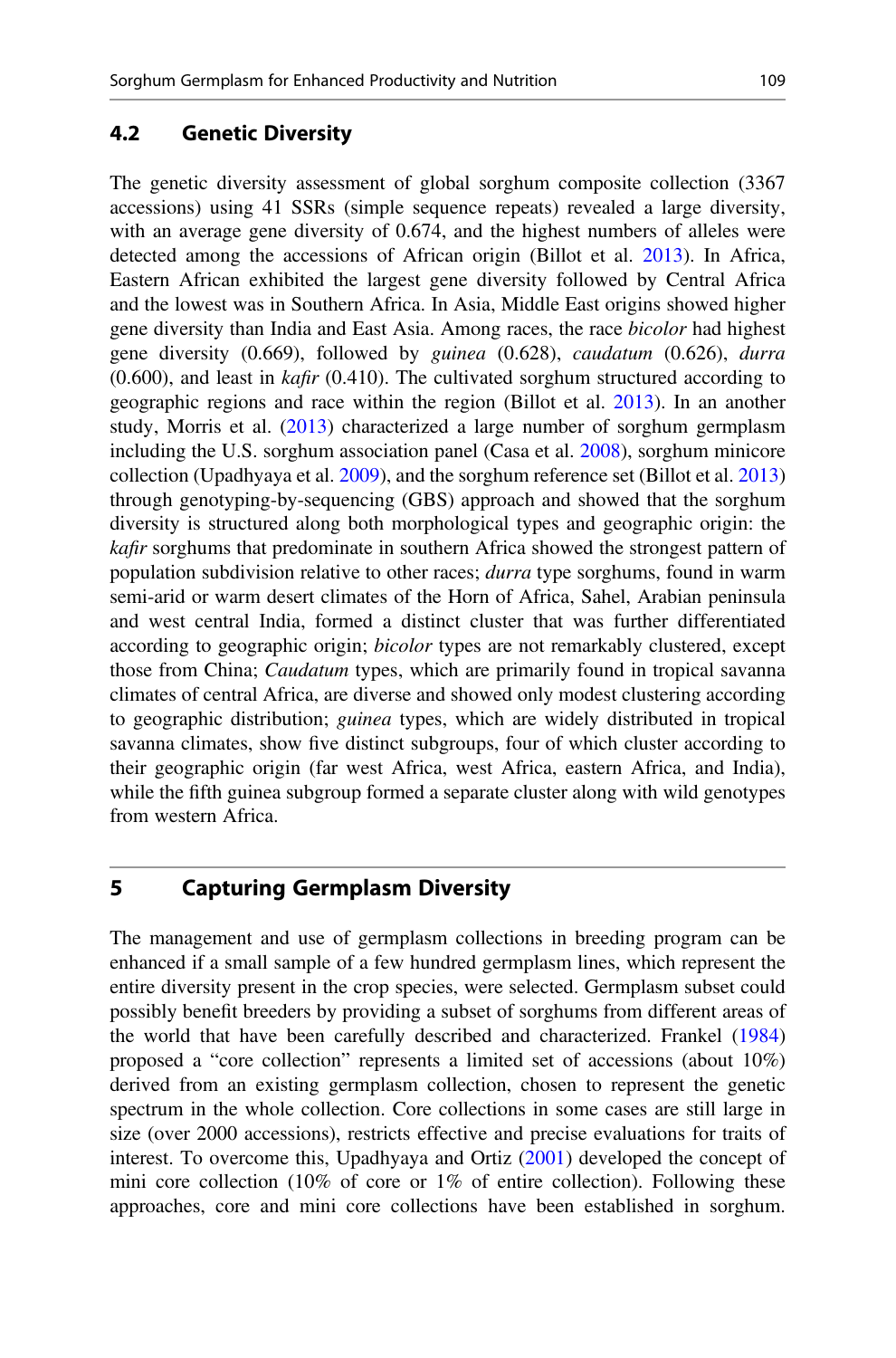<span id="page-13-0"></span>Core collection in sorghum consists of 3475 accessions (Prasada Rao and Ramanatha Rao [1995\)](#page-24-0), 2247 accessions (Grenier et al. [2001](#page-23-0)) or 3011 accessions (Dahlberg et al. [2004](#page-23-0)) while mini core collection consisted of 242 accessions (Upadhyaya et al. [2009](#page-26-0)).

In addition, under the Generation Challenge Program (GCP), Global Composite Germplasm Collection (GCGC) of sorghum was established, which consists of 3384 accessions [\(http://www.generationcp.org/issue-59-march-2012/32-research/sor](http://www.generationcp.org/issue-59-march-2012/32-research/sorghum/180-sorghum-products) [ghum/180-sorghum-products](http://www.generationcp.org/issue-59-march-2012/32-research/sorghum/180-sorghum-products)). This GCP sorghum GCGC included 280 breeding lines and elite cultivars from public sorghum breeding programs, 68 wild and weedy accessions, and over 3000 landrace accessions from collections held by CIRAD or ICRISAT that were selected either from previously defined core collections (Grenier et al. [2001;](#page-23-0) Upadhyaya et al. [2009](#page-26-0)) for resistance to various biotic stresses, and/or for variation in other agronomic and quality traits. Further sorghum GCGC was genotyped with 41 SSR markers and formed a genotype-based reference set of 383 accessions that captured 78.3% of the SSR alleles detected in the sorghum GCGC (Billot et al. [2013\)](#page-23-0).

#### 6 Mini core Collection for Trait Enhancement and for Broadening the Genetic Base of Cultivars

Identification of trait-specific germplasm from large ex situ collection is a key to successfully introgressing new diversity in crop improvement programs (Billot et al. [2013\)](#page-23-0). Greater use of diverse germplasm in sorghum breeding to develop cultivars with broad genetic base will result in sustainable sorghum production. The sorghum mini core collection consisting of 242 accessions originating from 57 countries was established (Upadhyaya et al. [2009](#page-26-0)) from sorghum core collection (Grenier et al. [2001\)](#page-23-0). The mini core collection represents all the five basic races (caudatum 16.1%, durra 12.4%, guinea 12%, kafir 8.7%, and bicolor 8.3%) and 10 intermediate races (caudatum-bicolor 12.4%; guinea-caudatum 11.2%; durra-caudatum 7.9%; durrabicolor and kafir-caudatum each 2.9%; kafir-durra 1.7%; guinea-kafir 1.2%; and guinea-bicolor, guinea-durra, and kafir-bicolor each 0.8%) of sorghum. Following the establishment of sorghum mini core collection, researchers have started utilizing it to evaluate and identify germplasm sources' early flowering and high grain yielding (Table [1\)](#page-14-0), for resistant to abiotic stress such as anthracnose, leaf blight, rust, grain mold, downy mildew, charcoal rot (Borphukan [2014](#page-23-0); Radwan et al. [2011;](#page-25-0) Sharma et al. [2010](#page-25-0), [2012\)](#page-25-0) and tolerance to abiotic such as drought and low temperature (Kapanigowda et al. [2013](#page-24-0); Upadhyaya et al. [2017a\)](#page-26-0) stresses, and also for grain nutritional (Upadhyaya et al. [2016a\)](#page-26-0) and bioenergy traits (Upadhyaya et al. [2014;](#page-26-0) Wang et al. [2011\)](#page-26-0). Further, utilizing agronomic performance of mini core accession and SNP data, 28 genetically diverse agronomically desirable multiple trait-specific germplasm sources have been identified (Upadhyaya et al. [2019\)](#page-26-0). This multi-trait accessions include IS 23684 (nutrition traits, diseases, insect pests), IS 1212 (earliness, nutrition traits, drought, seedling vigor, diseases), IS 5094 (yield, drought, diseases, insect pests), IS 473 (earliness, diseases), IS 4698 (yield, Brix,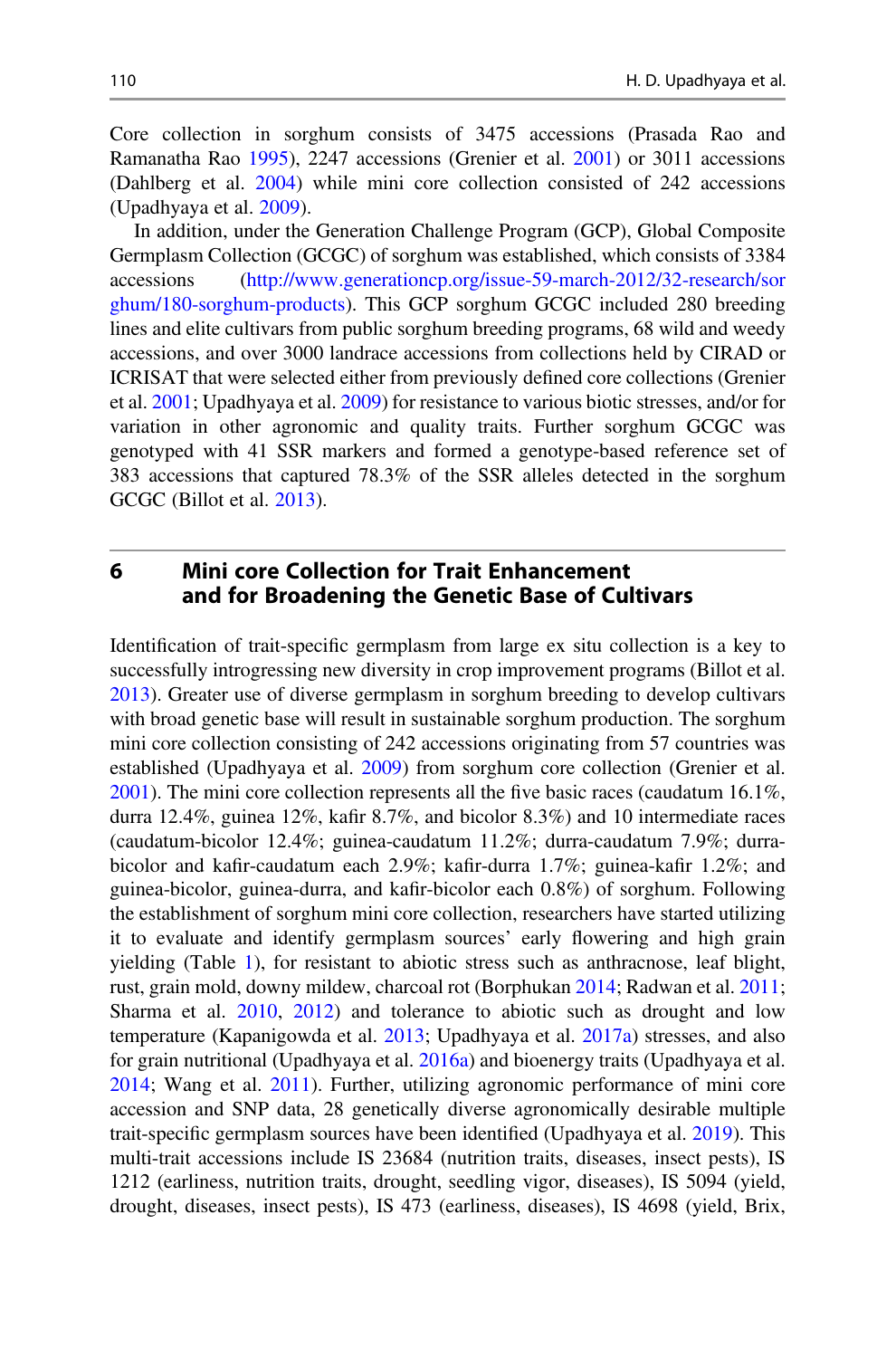| Trait                                                                     | Mini core accession                                                                                                                                                                                                                                                                                                                                                                                                                                                                                                                                                             | References                                    |  |
|---------------------------------------------------------------------------|---------------------------------------------------------------------------------------------------------------------------------------------------------------------------------------------------------------------------------------------------------------------------------------------------------------------------------------------------------------------------------------------------------------------------------------------------------------------------------------------------------------------------------------------------------------------------------|-----------------------------------------------|--|
| <b>Agronomic traits</b>                                                   |                                                                                                                                                                                                                                                                                                                                                                                                                                                                                                                                                                                 |                                               |  |
| Early maturing                                                            | IS 1233, IS 2379, IS 2864, IS 12706, IS<br>14861, IS 16382, IS 17941, IS 20298, IS<br>28313 and IS 28849                                                                                                                                                                                                                                                                                                                                                                                                                                                                        | Upadhyaya et al.<br>(2019)                    |  |
| High grain yield                                                          | IS 4698, IS 23590, IS 23891 and IS<br>28141                                                                                                                                                                                                                                                                                                                                                                                                                                                                                                                                     | Upadhyaya et al.<br>(2019)                    |  |
| <b>Grain nutritional traits</b>                                           |                                                                                                                                                                                                                                                                                                                                                                                                                                                                                                                                                                                 |                                               |  |
| Fe, 40.3–48.6 mg $kg^{-1}$<br>seed                                        | IS 16382, IS 23992, IS 28313, IS 28389,<br>IS 28849, IS 20743, IS 21645, IS 21863,<br>IS 28747, IS 30508 and IS 31681                                                                                                                                                                                                                                                                                                                                                                                                                                                           | Upadhyaya et al.<br>(2016a)                   |  |
| Zn, 32.2–36.4 mg $kg^{-1}$<br>seed                                        | IS 30460, IS 602, IS 17980, IS 19859, IS<br>28451, IS 30466, IS 30536, IS 5301, IS<br>8774, IS 4951, IS 25249, IS 24139, IS<br>24175 and IS 24218                                                                                                                                                                                                                                                                                                                                                                                                                               | Upadhyaya et al.<br>(2016a)                   |  |
| Fe, 40.8–48.9 mg $kg^{-1}$<br>seed and Zn,<br>32.8–42.6 mg $kg^{-1}$ seed | IS 1219, IS 1233, IS 30450, IS 30507, IS<br>1212, IS 27786, IS 30383, IS 31651 and<br>IS 24503                                                                                                                                                                                                                                                                                                                                                                                                                                                                                  | Upadhyaya et al.<br>(2016a)                   |  |
| Protein (12.2-13.8%)                                                      | IS 2902, IS 4951, IS 19975, IS 23684, IS<br>25249, IS 25910, IS 25989, IS 26025 and<br>IS 26046                                                                                                                                                                                                                                                                                                                                                                                                                                                                                 | http://genebank.<br>icrisat.org/              |  |
| Lysine $(3.1-4.3\%)$                                                      | IS 3971, IS 25836 and IS 5386                                                                                                                                                                                                                                                                                                                                                                                                                                                                                                                                                   | http://genebank.<br>icrisat.org/              |  |
| <b>Bioenergy traits</b>                                                   |                                                                                                                                                                                                                                                                                                                                                                                                                                                                                                                                                                                 |                                               |  |
| Stalk sugar content (Brix:<br>$14.0 - 15.2\%)$                            | IS 13294, IS 13549, IS 23216, IS 23684,<br>IS 24139, IS 24939 and IS 24953                                                                                                                                                                                                                                                                                                                                                                                                                                                                                                      | Upadhyaya et al.<br>(2014)                    |  |
| Dual purpose<br>(grain and sweet stalk)                                   | IS 1004, IS 4698, IS 23891 and IS 28141                                                                                                                                                                                                                                                                                                                                                                                                                                                                                                                                         | Upadhyaya et al.<br>(2014)                    |  |
| High saccharification<br>yield                                            | IS 2872, IS 27887, IS 19262, IS 3158, IS<br>7305, IS 33353 and IS 4951                                                                                                                                                                                                                                                                                                                                                                                                                                                                                                          | Wang et al. (2011)                            |  |
| <b>Biotic stresses</b>                                                    |                                                                                                                                                                                                                                                                                                                                                                                                                                                                                                                                                                                 |                                               |  |
| Downy mildew                                                              | IS 28747, IS 31714, IS 23992, IS 27697,<br>IS 28449, IS 30400; IS 1212, IS 2413, IS<br>3121, IS 4060, IS 4360, IS 4372, IS<br>4613, IS 4631, IS 5094, IS 7305, IS<br>9745, IS 12302, IS 12804, IS 12883, IS<br>12965, IS 13549, IS 15170, IS 15478, IS<br>15945, IS 16528, IS 20625, IS 20632, IS<br>21083, IS 22294, IS 22720, IS 23216, IS<br>24453, IS 24462, IS 24463, IS 26222, IS<br>26484, IS 26617, IS 26749, IS 27557, IS<br>29239, IS 29314, IS 29358, IS 29392, IS<br>29606, IS 29627, IS 29654, IS 30092, IS<br>30383, IS 30443, IS 30466, IS 30562 and<br>IS 31557 | Sharma et al. (2010),<br>Radwan et al. (2011) |  |
| Grain mold                                                                | IS 602, IS 603, IS 608, IS 1233, IS 2413,<br>IS 3121, IS 12697, IS 12804, IS 20727,<br>IS 20740, IS 20743, IS 20816, IS 30562,                                                                                                                                                                                                                                                                                                                                                                                                                                                  | Sharma et al. (2010)                          |  |

<span id="page-14-0"></span>Table 1 Germplasm sources identified in sorghum minicore collection for grain nutritional and bioenergy traits and for biotic and abiotic stress tolerance

(continued)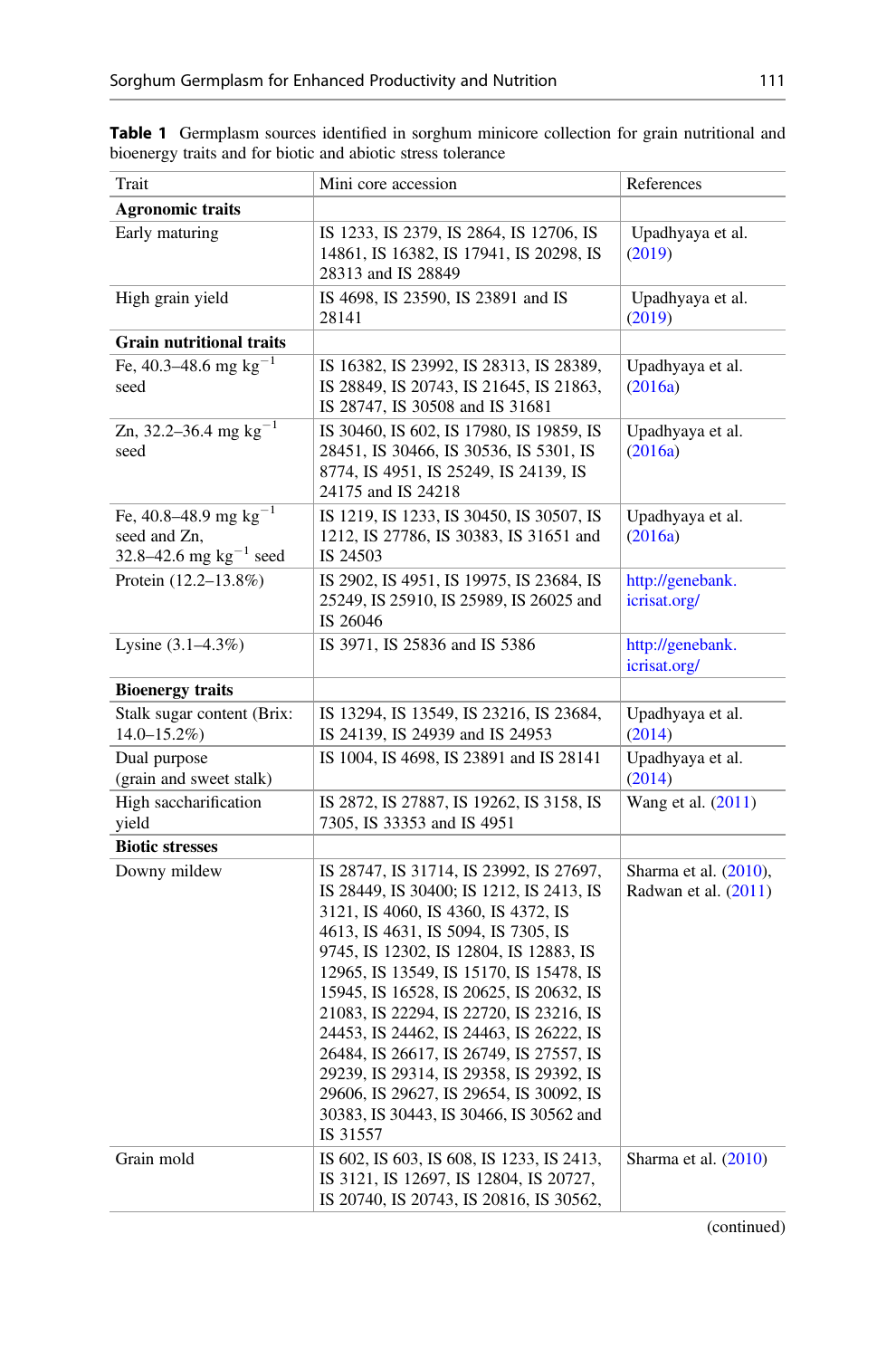| Trait              | Mini core accession                                                                                                                                                                                                                                                                                                                                                                                                                                                                                                                                        | References                                           |
|--------------------|------------------------------------------------------------------------------------------------------------------------------------------------------------------------------------------------------------------------------------------------------------------------------------------------------------------------------------------------------------------------------------------------------------------------------------------------------------------------------------------------------------------------------------------------------------|------------------------------------------------------|
|                    | IS 31681, IS 2379, IS 2864, IS 12302, IS<br>13971, IS 17941, IS 19389, IS 23992, IS<br>26694, IS 29335, IS 21512, IS 21645, IS<br>12945, IS 22294, IS 995, IS 2426, IS<br>12706, IS 16151, IS 24453, IS 26701, IS<br>29326, IS 30383, IS 30533, IS 30536, IS<br>20956, IS 29314, IS 30092, IS 10969, IS<br>23590, IS 29187, IS 29269, IS 473, IS<br>29304, IS 1212, IS 13893, IS 29241 and<br>IS 29568                                                                                                                                                     |                                                      |
| Anthracnose        | IS 473, IS 5301, IS 6354, IS 7679, IS<br>10302, IS 16382, IS 19153, IS 20632, IS<br>20956, IS 23521, IS 23684, IS 24218 and<br>IS 24939                                                                                                                                                                                                                                                                                                                                                                                                                    | Sharma et al. $(2012)$                               |
| Leaf blight        | IS 473, IS 2382, IS 7131, IS 9108, IS<br>9177, IS 9745, IS 12937, IS 12945, IS<br>14861, IS 19445, IS 20743, IS 21083, IS<br>23521, IS 23644, IS 23684, IS 24175, IS<br>24503, IS 24939, IS 24953, IS 26694, IS<br>26749, IS 28614, IS 29187, IS 29233, IS<br>29714, IS 31557 and IS 33353                                                                                                                                                                                                                                                                 | Sharma et al. $(2012)$                               |
| Charcoal rot       | IS 24463, IS 4515, IS 13549, IS 29582,<br>IS 25301, IS 12735, IS 30533, IS 23514,<br>IS 29950, IS 14010, IS 14090, IS 29358,<br>IS 19859, IS 16528, IS 22986, IS 5094,<br>IS 26046, IS 23590, IS 24503, IS 21512,<br>IS 29269, IS 27697, IS 19676, IS 19389,<br>IS 22294, IS 7250, IS 17941, IS 602, IS<br>30092, IS 29733, IS 31557, IS 23216, IS<br>10757, IS 12945, IS 29606, IS 12697, IS<br>31651, IS 7679, IS 23891, IS 32787, IS<br>29091, IS 29335, IS 30466, IS 4631, IS<br>29233, IS 28451, IS 24218, IS 1041, IS<br>30507, IS 29627 and IS 2379 | Kapanigowda et al.<br>$(2013)$ , Borphukan<br>(2014) |
| Rust               | IS 473, IS 23521, IS 23684, IS 24503, IS<br>26737 and IS 33023                                                                                                                                                                                                                                                                                                                                                                                                                                                                                             | Sharma et al. $(2012)$                               |
| Potyvirus spp.     | IS 7679 and IS 20740                                                                                                                                                                                                                                                                                                                                                                                                                                                                                                                                       | Seifers et al. $(2012)$                              |
| Shoot fly          | IS 2205, IS 4515, IS 4698 and IS 5094                                                                                                                                                                                                                                                                                                                                                                                                                                                                                                                      | <b>ICRISAT</b><br>unpublished                        |
| Spotted stem borer | IS 4698, IS 5094, IS 1041, IS 18039, IS<br>19445 and IS 23992                                                                                                                                                                                                                                                                                                                                                                                                                                                                                              | <b>ICRISAT</b><br>unpublished                        |
| Sugarcane aphid    | IS 2205, IS 4515, IS 4698, IS 18039, IS<br>1004, IS 3121, IS 4581, IS 5386, IS<br>12937, IS 15744, IS 16528, IS 20625, IS<br>20632, IS 23514, IS 23521, IS 23586, IS<br>23684, IS 24492, IS 24939, IS 25089, IS<br>25249, IS 25301, IS 25548, IS 27034, IS<br>27887, IS 28614, IS 29314, IS 29654, IS<br>29772, IS 31446, IS 31557 and IS 33023                                                                                                                                                                                                            | <b>ICRISAT</b><br>unpublished                        |

#### Table 1 (continued)

(continued)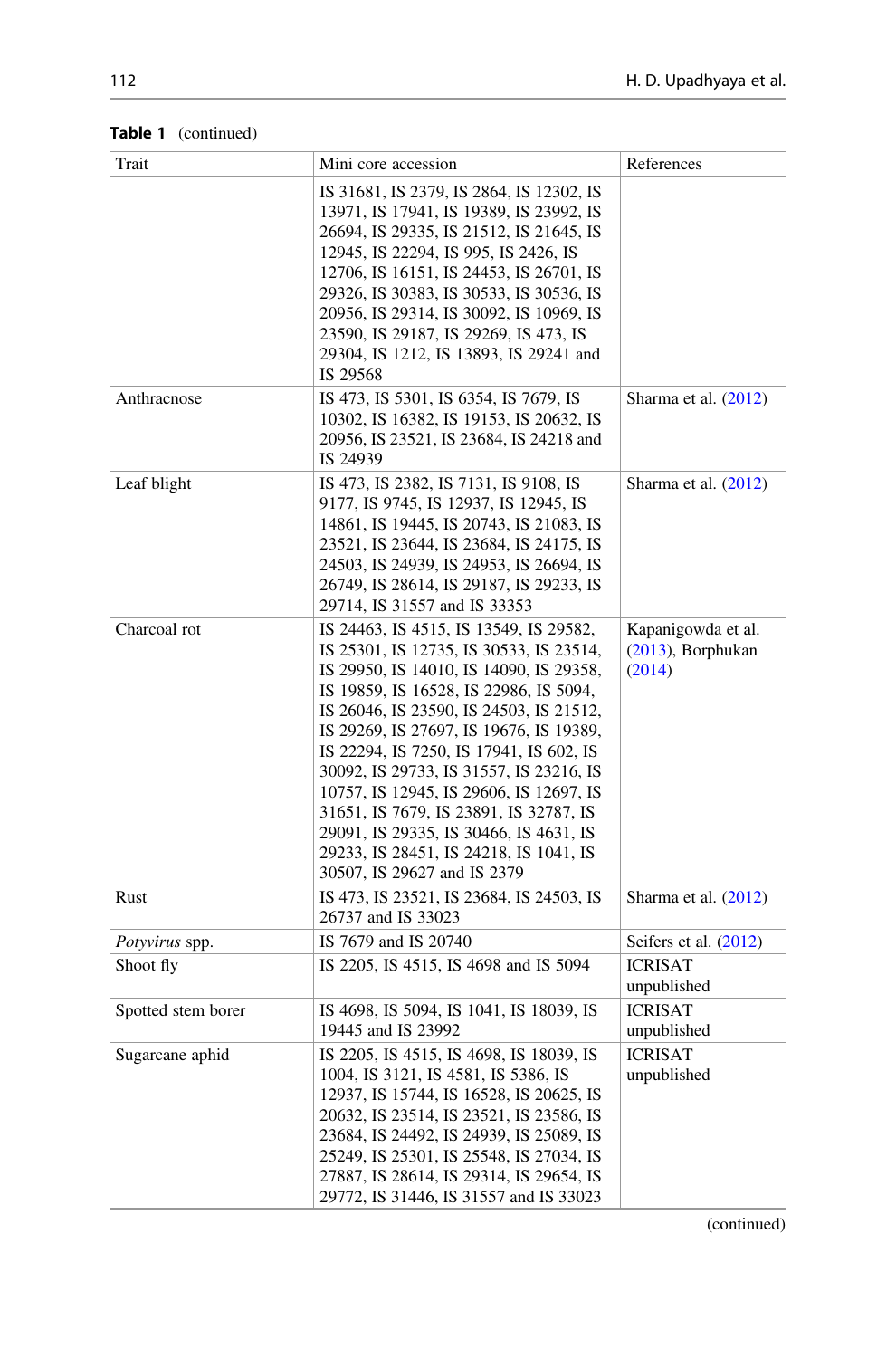| Trait                                          | Mini core accession                                                              | References                                                      |
|------------------------------------------------|----------------------------------------------------------------------------------|-----------------------------------------------------------------|
| <b>Abiotic stress</b>                          |                                                                                  |                                                                 |
| Drought                                        | IS 14779, IS 23891, IS 31714, IS 4515,<br>IS 5094, IS 9108, IS 15466 and IS 1212 | Upadhyaya et al.<br>$(2017a)$ ,<br>Kapanigowda et al.<br>(2013) |
| Seedling vigor under low<br>temperature stress | IS 1212, IS 14779, IS 15170, IS 22986,<br>IS 7305 and IS 7310                    | Upadhyaya et al.<br>(2016c)                                     |
| Germinability under low<br>temperature stress  | IS 602, IS 1233, IS 7305, IS 10302 and<br>IS 20956                               | Upadhyaya et al.<br>(2016c)                                     |

<span id="page-16-0"></span>

|  | <b>Table 1</b> (continued) |
|--|----------------------------|
|--|----------------------------|

insect pests), and IS 23891 (large seeds, yield, Brix, drought, diseases). These are useful genetic resources that meet breeder's needs to develop agronomically superior sorghum cultivars having desirable combinations of multiple traits and a broad genetic base.

#### 7 Wild and Weedy Relatives for Sorghum Improvement

Wild relatives of crops continue to play a key role in crop improvement and contribute genes for adaptation to various stresses besides yield and quality traits. Kamala et al. [\(2002](#page-24-0), [2009\)](#page-24-0) have reported sorghum wild accessions resistance to downy mildew, stem borer, and shoot fly. Kamala et al. [\(2002\)](#page-24-0) identified 45 wild accessions comprising 15 species from 4 sections, Parasorghum, Heterosorghum (S. laxiflorum Bailey), Chaetosorghum (S. macrospermum Garber), and Stiposorghum (S. angustum S.T. Blake, S.ecarinatum Lazarides, S. extans Lazarides, S. intrans F. Muell. ex Benth., S. interjectum Lazarides, S. stipoideum (Ewart & Jean White) C. Gardener  $&$  C.E. Hubb.) that showed immunity to downy mildew, while cultivated types and wild accessions of section Sorghum showed the greatest susceptibility. For shoot fly resistance, 32 accessions belonging to Parasorghum, Stiposorghum, and Heterosorghum that did not suffer any shoot fly damage under field conditions, and under greenhouse condition, the same accessions either showed non-preference for oviposition under no-choice conditions or were preferred for oviposition, but suffered low dead-heart damage (Kamala et al. [2009](#page-24-0)). For stem borer, accessions of Heterosorghum (Sorghum laxiflorum), Parasorghum (S. australiense, S. purpureo-sericeum, S. versicolor, S. matarankense, S. timorense, S. brevicallosum and S. nitidum), and Stiposorghum (S. angustum, S. ecarinatum, S. extans, S. intrans, S. interjectum and S. stipoideum) showed very high levels of resistance to stem borer, while *Chaetosorghum* (S. *macrospermum*), four wild races of S. bicolor subsp. verticilliflorum and S. halepense were found to be susceptible (Kamala et al. [2012](#page-24-0)). Sorghum wild relatives also reported as sources of genes for resistance to sorghum midge (Sharma and Franzmann [2001\)](#page-25-0) and green bug (Duncan et al. [1991\)](#page-23-0).

Striga (also known as witch weed) can destroy a crop with up to a 100% yield loss and over 60% of farmland under cultivation in sub-Saharan Africa is infested with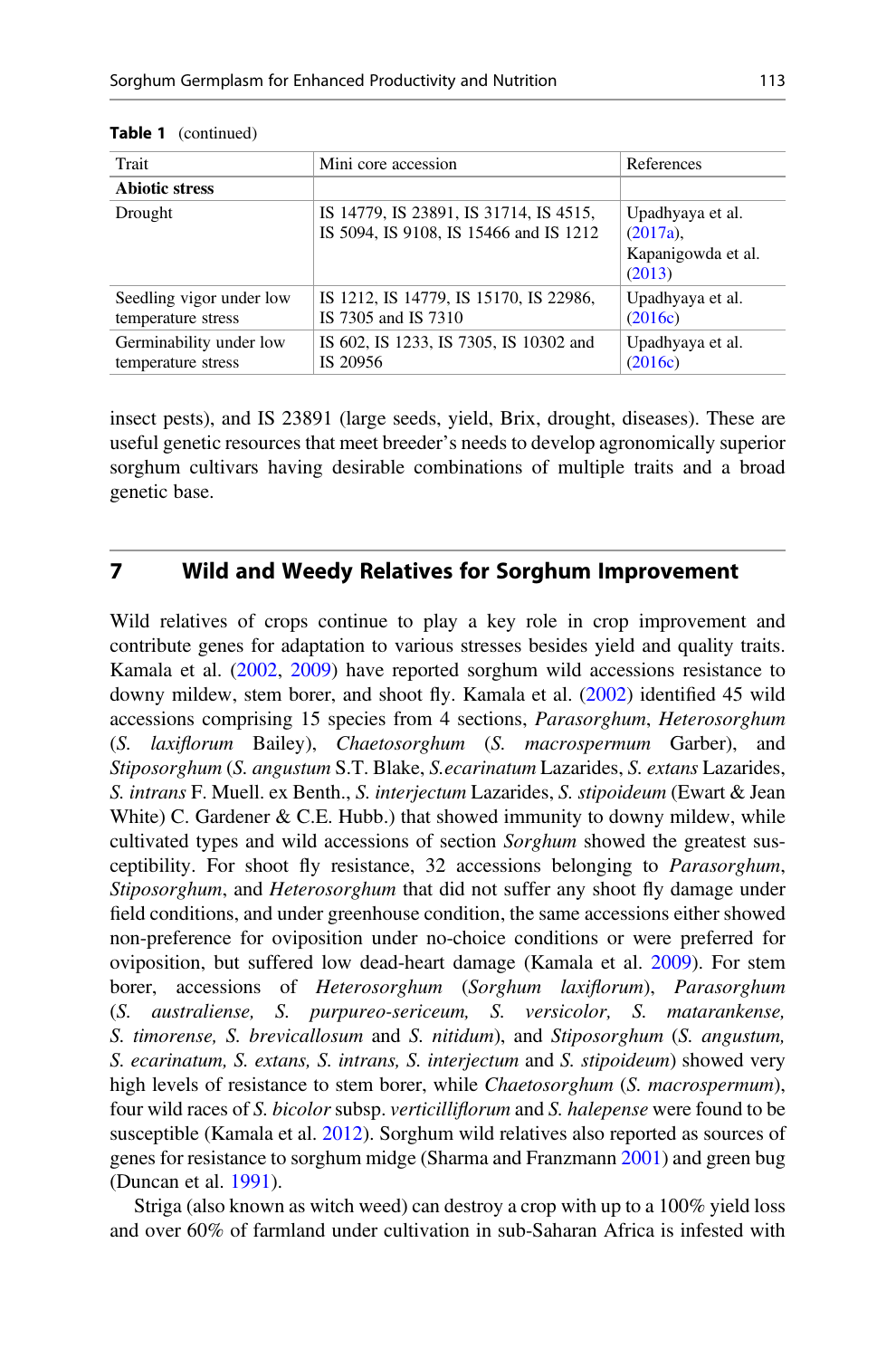<span id="page-17-0"></span>one or more species of Striga (Ejeta [2007](#page-23-0)). Striga resistance mechanisms such as low germination stimulant production, germination inhibition, and low historical initiation activity have been reported to occur in wild sorghum (Rich et al. [2004\)](#page-25-0). Mbuvi et al. [\(2017](#page-24-0)) have identified sorghum wild accessions (WSA 1, WSE 1, and WSA 2) that had significantly higher resistance to Striga than the resistant control, N13. Gobena et al. [\(2017](#page-23-0)) have identified a gene regulating Striga resistance in sorghum. Mutant alleles at the *LGS1* (*Low Germination Stimulant 1*) locus drastically reduce Striga germination stimulant activity.

Valuable traits such as resistance/tolerance to biotic and abiotic stresses are often present but inaccessible in the wild relatives of cultivated crop species due to strong reproductive barriers that prevent hybridization between them. However, Price et al. [\(2006](#page-25-0)) demonstrated the production of hybrids involving cultivated sorghum (S. bicolor) with those of species from tertiary genepool (S. angustum, S. nitidum, and S. macrospermum) through use of recessive iap allele (dominant allele  $Iap =$  inhibition of alien pollen) to produce or eliminate the pollen-pistil incompatibilities that prevent hybridization. They used cytoplasmic male-sterile S. *bicolor* plants homozygous for the *iap* allele and three wild species S. angustum, S. nitidum, and S. macrospermumas pollen parents. The pollen of these three wild species readily germinated and the pollen tubes grew to the base of the S. bicolor ovary within 2 h after pollination, and obtained hybrids of S. bicolor  $\times$  S. macrospermum by simply germinating the hybrid seed, while S. bicolor  $\times$  S. angustum and S. bicolor  $\times$  S. nitidum hybrids through embryo rescue followed by in vitro culture techniques.

#### 8 Utilization of Germplasm in Breeding

The role of germplasm in the improvement of sorghum has been well recognized. To enhance the yield, adaptation along with resistance to pests and diseases, utilization of germplasm at ICRISAT and other places have proven to be very useful. One of the immediate uses of germplasm is directly released as cultivar after testing their yield and adaptation. There were many instances where selection from germplasm lines were directly released as cultivars. For example, the ICRISAT genebank supplies a large number of germplasm to researchers worldwide. Since 1974, the ICRISAT genebank has distributed over 268,000 samples of sorghum germplasm accessions to 110 countries. Of the germplasm supplied by ICRISAT genebank, 39 accessions have been directly released as 41 varieties in 18 countries. Two accessions namely IS 8193 and IS 18758 have been released in more than one country (IS 8193 as Kari Mtama 2 and IS 8193 in Kenya and Rwanda, respectively; IS 18758 as E-35-1 and Gambella 1107 in Burkina Faso and Burundi, respectively). IS 18758 is a popular sorghum landrace from Ethiopia, belonging guinea-caudatum race, has excellent grain quality, high grain yield potential, and resistance to leaf disease. IS 33844 is an excellent Maldandi-type sorghum accession, with large and lustrous grains and high yield, and a selection from it has been released as "Parbhani Moti" for post-rainy cultivation in Maharashtra, India.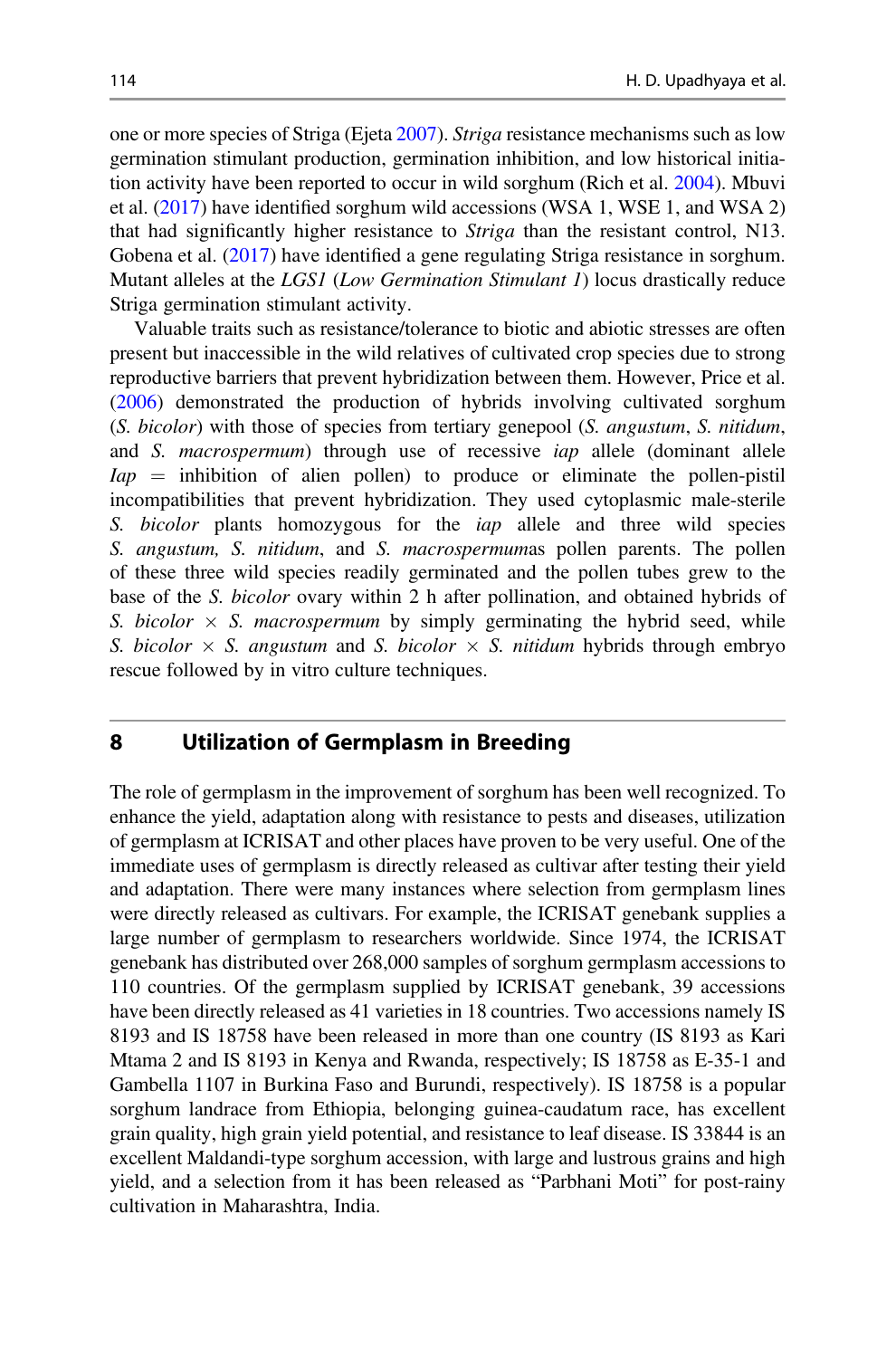<span id="page-18-0"></span>Some germplasm lines may be promising for one or more important traits but may not have desirable agronomic traits. In such cases, breeders have transferred the trait of interest into the cultivated varieties. In sorghum, germplasm utilization has been primarily focused on agronomically important traits and in some cases resistance to pests and diseases. Earlier utilization of sorghum germplasm was limited to pure line selection within cultivated landrace populations in Africa and India that resulted in improved cultivars. Later, selection within dwarf populations was taken up, followed by exploitation of cytoplasmic male-sterility, which permitted the production of commercial hybrids (Dahlberg et al. [1997](#page-23-0)). Crossing and/or backcrossing between adapted introductions and local germplasm has been used to derive improved pureline varieties and parental lines (Prasada Rao et al. [1989\)](#page-24-0). Zerazera lines from Ethiopia and Sudan were some of the germplasm sources used in varietal improvement globally (Ashok Kumar [2018\)](#page-22-0).

Selection of highly adaptable sorghum lines from the germplasm sources and further improving them for yield and quality traits are the basic steps followed by any breeding program. This strategy helped ICRISAT to maximize the utilization of germplasm in breeding program and enhance the yield potential significantly. The improved lines developed using these sources are later shared with public and private partners, globally. The ICRISAT germplasm lines have been used for the development of high yielding male sterile lines (CK 60, 172, 2219) and restorers (IS 84, IS 3691, IS 3541) which are eventually used in hybrid development. Genetic diversification of hybrid parents using germplasm lines in breeding program helped in developing heterotic hybrids that improved the yields in farmers' fields. Using the germplasm lines, resistance for different pests and diseases has been transferred such as shoot fly, stem borer resistance, midge resistance, and multiple disease resistance (Reddy et al. [2008](#page-25-0); Ashok Kumar [2018\)](#page-22-0). Table [2](#page-19-0) shows the number of germplasm lines utilized between 2000 and 2014 in the ICRISAT sorghum breeding program for different traits of interest, indicating greater use of germplasm conserved in the ICRISAT genebank for breeding high yielding, nutrient dense, diseases and insect pest resistance cultivars. However, this number indicates about 2% of the total number of accessions conserved in the ICRISAT genebank have been used, thus there is large scope to introduce novel traits into breeding program to broaden the genetic base of sorghum cultivars.

#### 9 Genetic Gains

In spite of good advances in breeding for improved cultivars, sorghum production has increased only marginally. The on-station and on-farm productivity gap remains a challenge for agricultural scientists and extension specialists to bridge. Most of the times the challenge remains in the delivery of improved cultivars to farmers for lack of effective seed systems. Sometimes genetics also pose challenge for improving the traits of interest, e.g., grain mold resistance and drought tolerance. The recent thrust is on genetic enhancement of sorghum to improve the yield and resistance for different biotic (pests, diseases, and striga) and abiotic (drought, cold, and acidic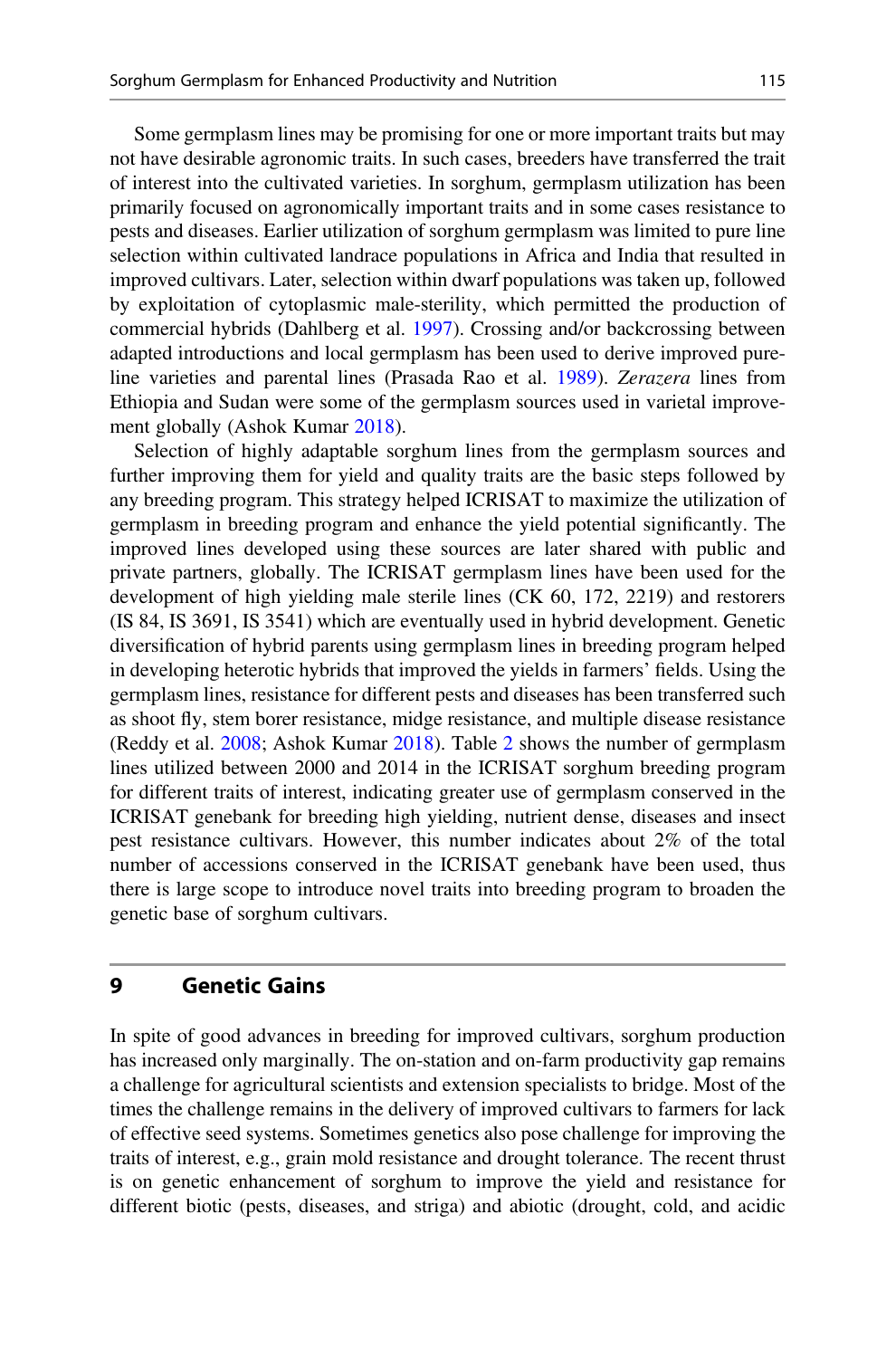|                |                  | Year      |           |                |                |
|----------------|------------------|-----------|-----------|----------------|----------------|
| S No           | Trait            | 2000-2004 | 2005-2009 | 2010-2014      | Total          |
| 1              | Biofortification | -         | 33        | 62             | 95             |
| $\overline{2}$ | <b>Biomass</b>   | -         | 29        | -              | 29             |
| 3              | Bold grain       | 17        | -         | -              | 17             |
| $\overline{4}$ | Bold red grain   | 7         | -         | -              | 7              |
| 5              | Brown mid rib    | 3         | -         | -              | 3              |
| 6              | Chimeric         | -         | -         | $\overline{2}$ | $\overline{c}$ |
| 7              | Grain mold       | 25        | 14        | 22             | 61             |
| 8              | Grain yield      | 99        | 65        | 51             | 215            |
| 9              | Long panicle     | 4         | -         | -              | $\overline{4}$ |
| 10             | Pop sorghum      | 8         | -         |                | 8              |
| 11             | Rabi adaptation  | -         | 42        | -              | 42             |
| 12             | Shoot fly        | 15        | 30        | 110            | 155            |
| 13             | Sweet stalk      | 12        | 71        | 82             | 165            |
| 14             | Waxy             | 9         | -         | -              | 9              |
|                | Grand total      | 199       | 284       | 329            | 812            |

<span id="page-19-0"></span>Table 2 Germplasm accessions used in the ICRISAT sorghum breeding program

soil) stresses and enhance genetic diversity to achieve sustainability in sorghum productivity gains. Over years *caudatum* and its intermediate races were exploited in sorghum to increase the grain yields for the rainy/summer adaptations while the durra and intermediate races were exploited well for the post-rainy/cold season adaptations. The elite x elite crosses are increasingly made to stabilize the gains and achieve higher yields. Considering the yield plateau in *caudatum* growing regions efforts are underway to diversify the genetic base of the cultivars by bringing in more of *guinea* types into crossing programs. Similarly, *durra* landraces from Ethiopia, Eritrea, and Yemen are increasingly crossed with Indian durra landraces for increasing the genetic base of post-rainy sorghums in India. The  $A_1$  cytoplasm is most widely exploited globally in sorghum hybrids development. To diversify the cytoplasmic base, large number of restorer lines were identified on  $A<sub>2</sub>$  cytoplasm and heterotic hybrids with higher grain yield, shoot fly and grain mold resistance and high grain Fe and Zn concentration developed (Reddy et al. [2010](#page-25-0); Ashok Kumar et al. [2011\)](#page-22-0). More recently, heterotic hybrids with high fertility restoration developed using the  $A_3$  and  $A_4$  cytoplasm for grain yield and high Fe and Zn concentration. The increased genetic gain from these efforts is manifested under good management conditions like rice-fallow sorghum where the yield levels in farmers' fields are more than 8 t ha<sup>-1</sup> compared to  $\langle 1.5 \text{ t} \text{ ha}^{-1}$  for rainy season sorghum in India while the hybrids used are same in both the adaptations (Ashok Kumar [2018\)](#page-22-0).

Increasing the breeding efficiency is the key component in enhancing the genetic gain. Taking this into consideration, in addition to genetic enhancement for yield and adaptation, various efficient phenotyping techniques are being employed to identify the resistant sources for different biotic and abiotic constraints that can help in developing improved varieties, parents, and hybrids for enhancing the genetic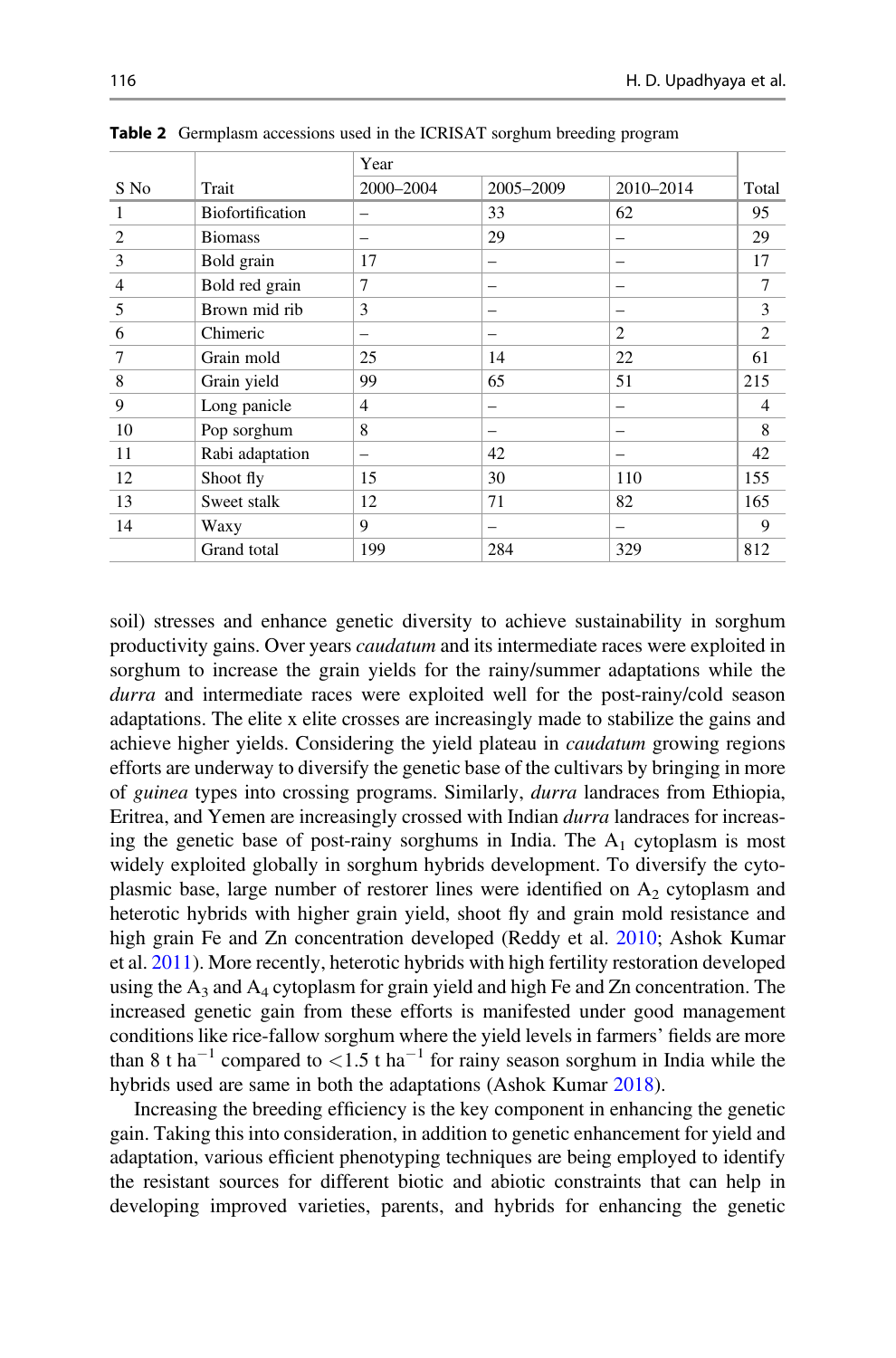gains. Over the years, ICRISAT has made considerable progress in developing various screening techniques for various pests and diseases such as shoot fly, stem borer, grain mold (Bandyopadhyay et al. [1988](#page-22-0); Thakur et al. [2006\)](#page-25-0), anthracnose (Pande et al. [1994\)](#page-24-0), leaf blight, downy mildew (Pande et al. [1997\)](#page-24-0) and Striga. The strategy of pest/disease management is mainly through host plant resistance (HPR), which is economical, environment-friendly, and technically feasible at farmers' level, although expensive at the research level. Disease management through HPR involves sound knowledge of biology and epidemiology of the disease (Bandyopadhyay et al. [2000](#page-22-0)). A number of elite lines have been developed for major pest and disease resistance and widely distributed to partners (Reddy et al. [2012\)](#page-25-0). Drought is the major limiting factor in sorghum production. Seedling drought recovery and grain yield under water stress (drought) and optimal conditions for early-stage drought, mid-season drought recovery and stay green, non-lodging are important traits to focus in identifying drought tolerance germplasm. For grain nutritional traits, various methods are being used to measure Fe and Zn concentrations in sorghum, which include simple staining procedures to complex analytical protocols. Prussian blue and diphenyl thiocarbazone-based dithizone (DTZ) is a simple technique which gives rough estimation of Fe and Zn. On the other hand, analytical methods such as atomic absorption spectrometer (AAS), inductively coupled plasma-optical emission spectrometer (ICP-OES), X-ray fluorescence spectrometer (XRF), near-infrared reflectance spectrophotometer (NIRS), elemental distribution maps secondary ion mass spectrometry (NanoSIMS), synchrotron X-ray, fluorescence spectroscopy, and micro- X-ray fluorescence spectroscopy (μ-XRF) gives exact estimation of Fe and Zn in the grain. Among all, XRF is a low-cost, high-throughput method for assessing grain Fe and Zn, and there is good correspondence between ICP-OES and XRF methods for assessing the grain Fe and Zn but ICP is more accurate. So XRF could be used in large-scale screening to identify and discard low Fe and Zn lines, and validate those lines with high Fe and Zn using ICP-OES method. Contamination through soil, dust, metallic, or any other foreign material should be avoided for accurate results.

Information on genetic gain achieved over time is essential to develop effective and efficient breeding strategies and suggest on future direction to facilitate further improvement. Rakshit et al. [\(2014](#page-25-0)) analyzed 40 years (1970–2009) of sorghum production data of the top 10 sorghum producing countries (United States, India, Mexico, Nigeria, Sudan, Ethiopia, Australia, Brazil, China, and Burkina Faso) to study the global trends of sorghum area and yield. The study indicated that, globally, sorghum harvested area declined at a linear rate of  $154,000$  ha year<sup>-1</sup> over the last four decades. China, India, and the United States, recorded drastic reduction in harvested area. Compared with 1970 baseline, maximum area loss was in China  $(-89%)$  followed by the United States  $(-59%)$  and India  $(-56%)$ , while other countries recorded in increase in area under sorghum. Brazil recorded maximum proportional increase in area compared with the 1970 baseline followed by Ethiopia, Sudan, Australia, Mexico, Nigeria, and Burkina Faso in decreasing order. However, global sorghum yield has not changed significantly across years, while decadal analysis showed a nearly 30 kg ha<sup> $-1$ </sup> year<sup>-1</sup> increase in yield during the first decade,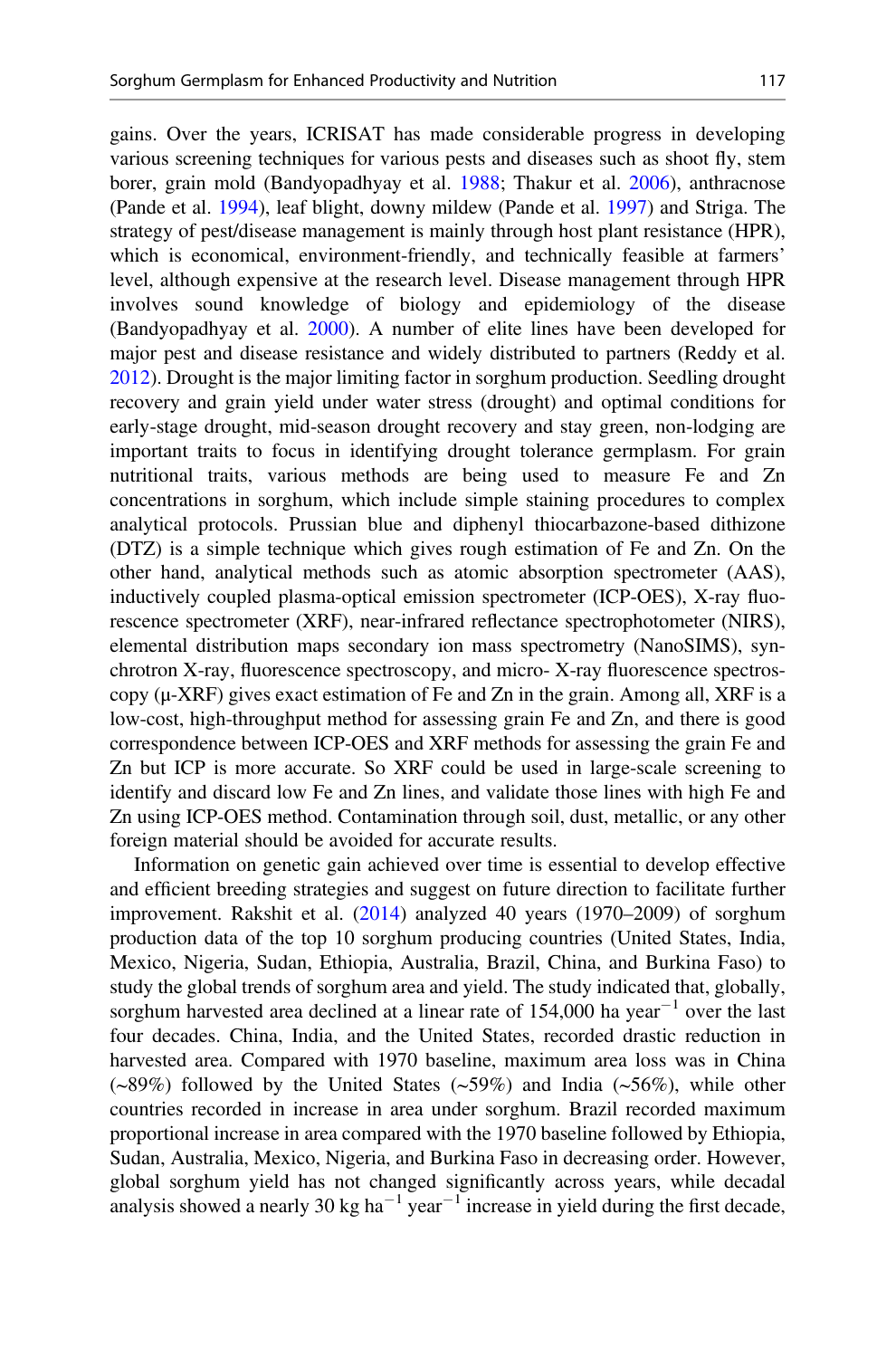

Fig. 1 Sorghum grain yield (kg  $ha^{-1}$ ) during the last five decades, in India and globally

which was followed by a decline at 12 kg ha<sup>-1</sup> year<sup>-1</sup> until 1995, after which there were insignificant changes in yield (Rakshit et al. [2014](#page-25-0)). Relative to yield level of 1970, sorghum productivity increased annually at  $0.96\%$  year<sup>-1</sup> across the top 10 countries, and China (100.9 kg ha<sup>-1</sup> year<sup>-1</sup>) and Nigeria (48.6 kg ha<sup>-1</sup> year<sup>-1</sup>) experienced phenomenal yield gain before reaching a plateau. Adoption of hybrids has contributed significantly to yield gains in countries like China, the United States, Australia, Brazil, and Mexico and to rainy-season sorghum in India, where 85–100% of sorghum acreage in under hybrids (Rakshit et al. [2014](#page-25-0)).

Precise development of sorghum product profiles, use of elite germplasm with adaptation traits in crossing program, efficient emasculation methods for crossing, used of single seed descent (SSD) in advancing the generations, early generation selection using molecular markers, multi-location testing, assessing the combining ability, use of appropriate designs, electronic data capture and breeding data management systems (BMS), developing standard operating procedures (SOPs) for breeding operations could increase the breeding efficiency. The increased breeding efficiency results in development of superior products in a cost-effective way in shortest possible time. In the last five decades, there is a considerable increase in grain yields in farmers' fields (more than 50% of it is contributed by the use of improved cultivars) globally (Fig. 1). In recent years, the increase in sorghum productivity in India is more than double compared to global increase. The genetic gain here is close to 0.5 per annum.

The ICRISAT sorghum breeding program compared the mean performance of seed parents (B-lines) developed over years for two major traits, grain yield and shoot fly resistance. Five parents were randomly selected at 5-year interval and evaluated them along with a control in a replicated trial. A significant increase in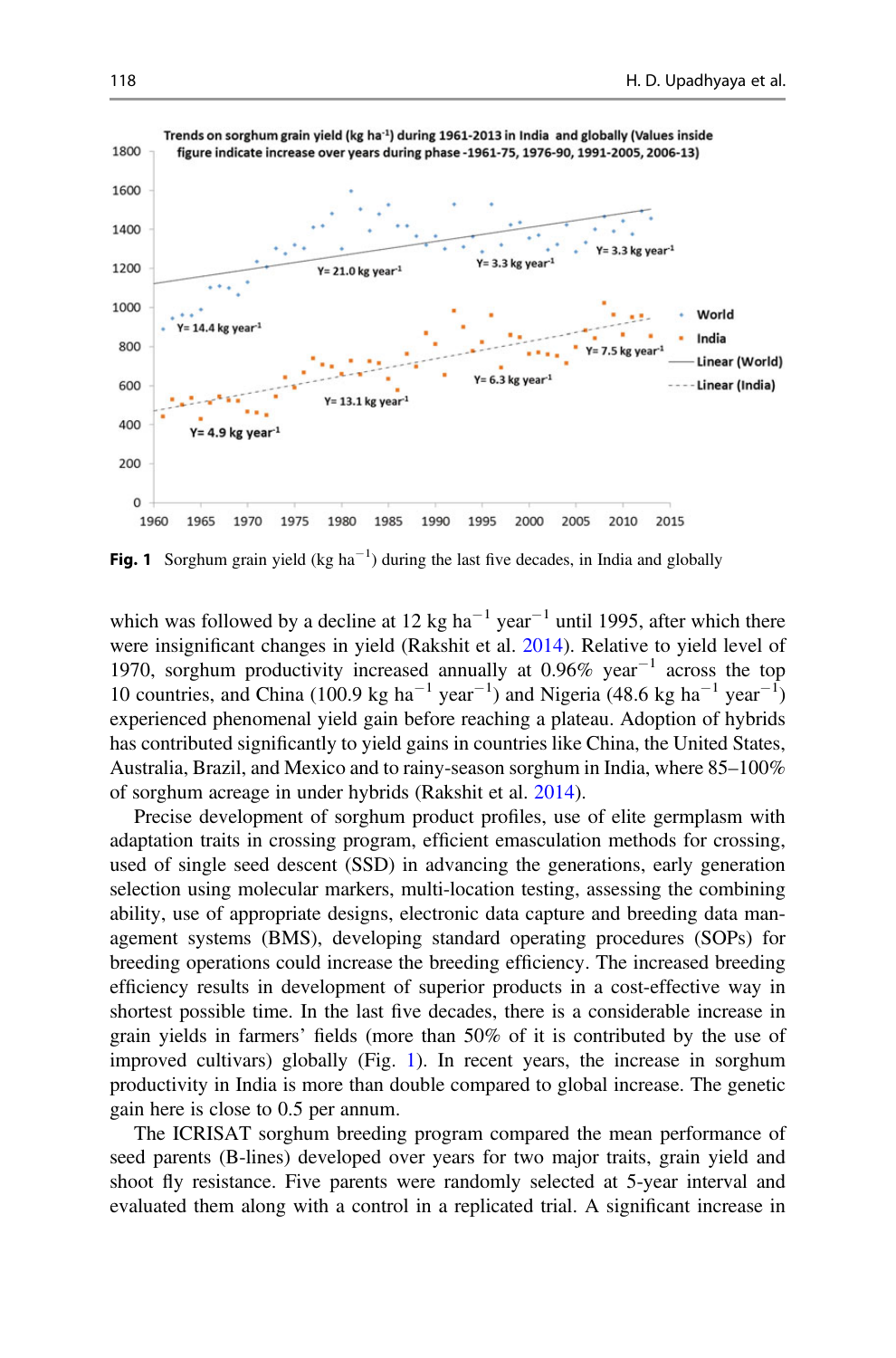<span id="page-22-0"></span>grain yield in the recently developed parents was observed vis-à-vis parents developed in the last 20 years. There was a considerable yield improvement in B-lines developed during the last decade with a genetic gain of  $\sim$ 3%. Apart from selections, assessing the combining ability of the parents may also play a significant role in improving the genetic gains. Furthermore, increasing the diversity among hybrid parents may also be helpful in improving the genetic gains.

The rate of genetic gain in sorghum has been slower compared to other field crops, that could be because the crop is grown under marginal environments with limited resources, and often affected by biotic and abiotic stresses, besides other constraints such as poor crop management and low research priority than other cereals.

#### 10 Future Direction

Globally a significant number of germplasm accessions have been conserved in genebanks, and they are source of genetic variation to potentially raise genetic gain, and continues to a key role in improving sorghum productivity and nutrition. Major constraints in the use of germplasm are time and resources required to precisely characterize the accessions at large scale. This could be avoided by the use of core and mini core collections, representing the entire diversity of germplasm. Diverse multi-trait-specific mini core germplasm accessions have been identified that would be a potential resource for broadening the genetic base of cultivar and for enhancing quality and productivity. The use of genebank passport data to extract the long-term climate data (e.g., rainfall, temperature, soil pH, frost, etc.) from the collection sites could help in identification new variability that is valuable for sorghum improvement. Sequencing germplasm accessions and genomic selection could fast-track genebank mining and could enable prediction of traits for larger numbers of accessions in the genebanks, and contribute to enhanced genetic gains and broaden the genetic base of cultivars and to enhance productivity and nutrition.

#### References

- Abdi A, Bekele E, Asfaw Z, Teshome A (2002) Patterns of morphological variation of sorghum (Sorghum bicolor L. Moench) landraces in qualitative characters in North Shewa and South Welo, Ethiopia. Hereditas 137:161–172
- Ashok Kumar A (2018) Sorghum hybrids development for important traits: progress and way forward. In: Ciampitti I, Prasad V (eds) Sorghum: state of the art and future perspectives. Agronomy monograph 58.  $\odot$  ASA and CSSA, Madison. [https://doi.org/10.2134/](https://doi.org/10.2134/agronmonogr58.2014.0059) [agronmonogr58.2014.0059](https://doi.org/10.2134/agronmonogr58.2014.0059)
- Ashok Kumar A, Reddy BVS, Sharma HC, Hash CT, Rao PS, Ramaiah B, Reddy PS (2011) Recent advances in sorghum genetic enhancement research at ICRISAT. Am J Plant Sci 2:589–600
- Bandyopadhyay R, Mughogho LK, Prasada Rao KE (1988) Sources of resistance to sorghum grain molds. Plant Dis 72:504–508
- Bandyopadhyay R, Butler DR, Chandrashekar A, Reddy AK, Navi SS (2000) Biology, epidemiology and management of sorghum grain mold. In: Chandrashekar A, Bandyopadhyay R, Hall AJ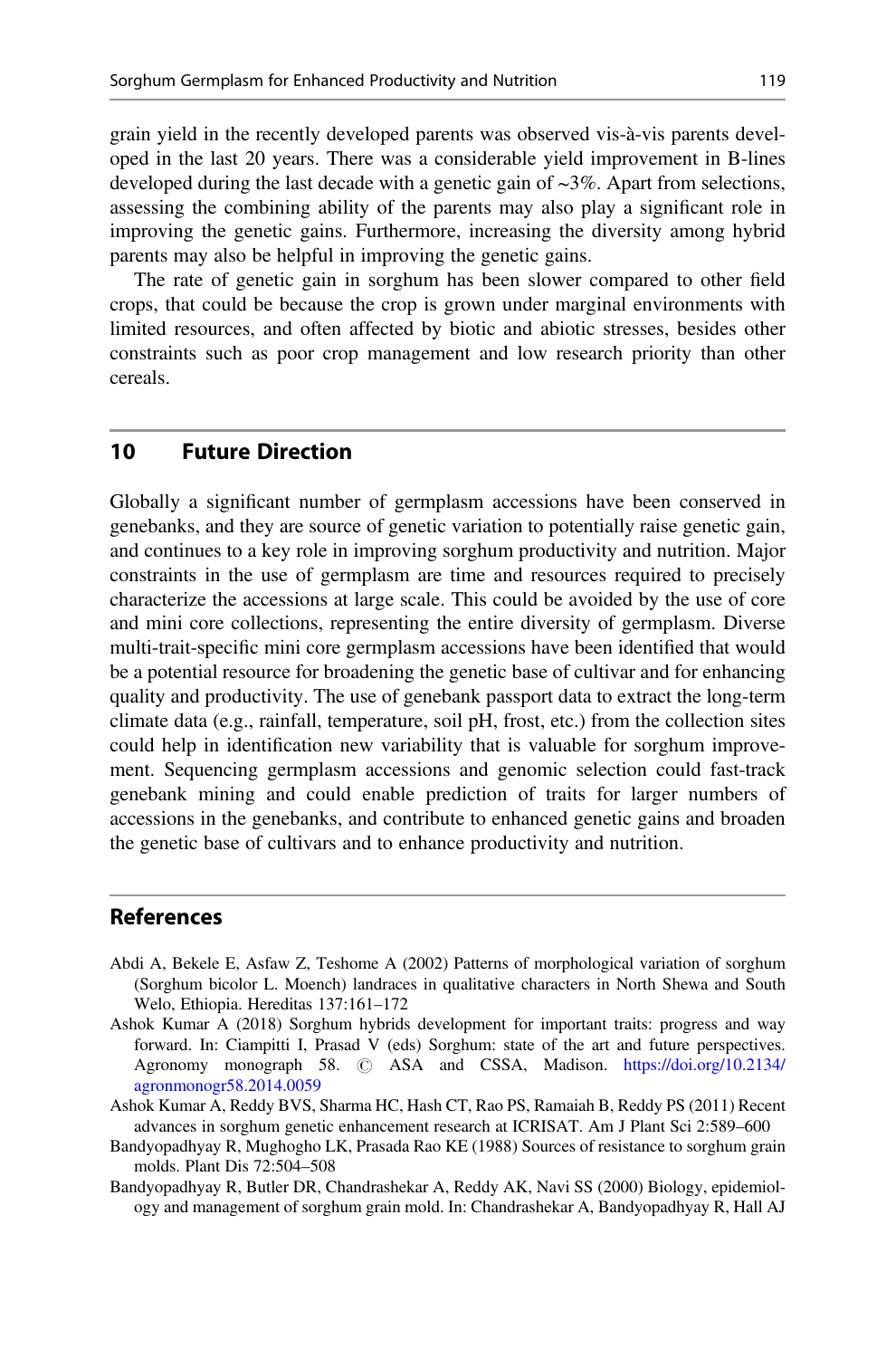<span id="page-23-0"></span>(eds) Technical and institutional options for sorghum grain mold management: proceedings of an international consultation,  $18-19$  May 2000, ICRISAT, Patancheru, India. International Crops Research Institute for the Semi-Arid Tropics, Patancheru, pp 34–71

- Bantilan MCS, Deb UK, Gowda CLL, Reddy BVS, Obilana AB, Evenson RE (2004) Sorghum genetic enhancement research process, dissemination and impacts. International Crops Research Institute for the Semi-Arid Tropics, Patancheru, p 320. ISBN: 92-9066-470-3
- Billot C, Ramu P, Bouchet S, Chantereau J, Deu M, Gardes L, Noyer J-L, Rami J-F, Rivallan R, Li Y, Lu P, Wang T, Folkertsma RT, Arnaud E, Upadhyaya HD, Glaszmann J-C, Hash CT (2013) Massive sorghum collection genotyped with SSR markers to enhance use of global genetic resources. PLoS One 8:e59714
- Borad PK, Mittal VP (1983) Assessment of losses caused by pest complex to sorghum hybrid CSH 5. In: Krishnamurthy Rao BH, Murthy KSRK (eds) Crop losses due to insect pests. Special issue of the Indian Journal of Entomology. Entomological Society of India, Rajendranagar, Hyderabad, pp  $271 - 278$
- Borphukan B (2014) Evaluation of minicore germplasm of rabi sorghum for charcoal rot resistance and yield component traits, expression analysis of selected R-genes during charcoal rot disease incidence. M.Sc. Dissertation, University of Agricultural Sciences, Dharwad
- Borrell AK, Hammer GL (2000) Nitrogen dynamics and the physiological basis of stay-green in Sorghum. Crop Sci 40:1295–1307
- Casa AM, Pressoir G, Brown PJ, Mitchell SE, Rooney WL, Tuinstra MR, Franks CD, Kresovich S (2008) Community resources and strategies for association mapping in sorghum. Crop Sci 48:30–40
- Dahlberg JA, Hash CT, Kresovich S, Maunder B, Gilbert M (1997) Sorghum and pearl millet genetic resources utilization. In: Proceedings of the international conference on genetic improvement of sorghum and pearl millet,  $22-27$  September 1996, Lubbock, TX, pp 42–54
- Dahlberg JA, Burke JJ, Rosenow DT (2004) Development of a sorghum core collection: refinement and evaluation of a subset from Sudan. Econ Bot 58:556–567
- Das IK, Fakrudin B, Arora DK (2008) RAPD cluster analysis and chlorate sensitivity of some Indian isolates of Macrophomina phaseolina from sorghum and their relationships with pathogenicity. Microbiol Res 163:215–224
- Duncan RR, Bramel-Cox PJ, Miller FR (1991) Contributions of introduced sorghum germplasm to hybrid development in the USA. Use Plant Introduction in Cultivar Development, Part 1 CSSA Special Publication no. 17:69–102
- Ejeta G (2007) Breeding for Striga resistance in sorghum: exploitation of an intricate host-parasite biology. Crop Sci 47(S3):S216–S227
- Frankel OH (1984) Genetic perspective of germplasm conservation. In: Arber W, Illmensee K, Peacock WJ, Starlinger P (eds) Genetic manipulations: impact of man and society. Cambridge University Press, Cambridge, pp 161–170
- Gobena D, Shimels M, Rich PJ, Ruyter-Spira C, Bouwmeester H, Kanuganti S, Mengiste T, Ejeta G (2017) Mutation in sorghum LOW GERMINATION STIMULANT 1 alters strigolactones and causes Striga resistance. Proc Natl Acad Sci U S A 114:4471–4476
- Grenier C, Hamon P, Bramel-Cox PJ (2001) Core collection of sorghum: II. Comparison of three random sampling strategies. Crop Sci 41:241–246
- Harris K, Subudhi PK, Borrell A (2007) Sorghum stay green QTL individually reduce postflowering drought-induced leaf senescence. J Exp Bot 58:327–338
- Hash CT, Bhasker Raj AG, Lindup S, Sharma A, Beniwal CR, Folkertsma RT, Mahalakshmi V, Zerbini E, Blümmel M (2003) Opportunities for marker-assisted selection (MAS) to improve the feed quality of crop residues in pearl millet and sorghum. Field Crop Res 84:79–88
- Haussmann BIG, Mahalakshmi V, Reddy BVS, Seetharama N, Hash CT, Geiger HH (2002) QTL mapping of stay-green in two sorghum recombinant inbred populations. Theor Appl Genet 106:133–142
- ICRISAT (1992) ICRISAT medium-term plan 1994-1998. International Crops Research Institute for the Semi-Arid Tropics, Patancheru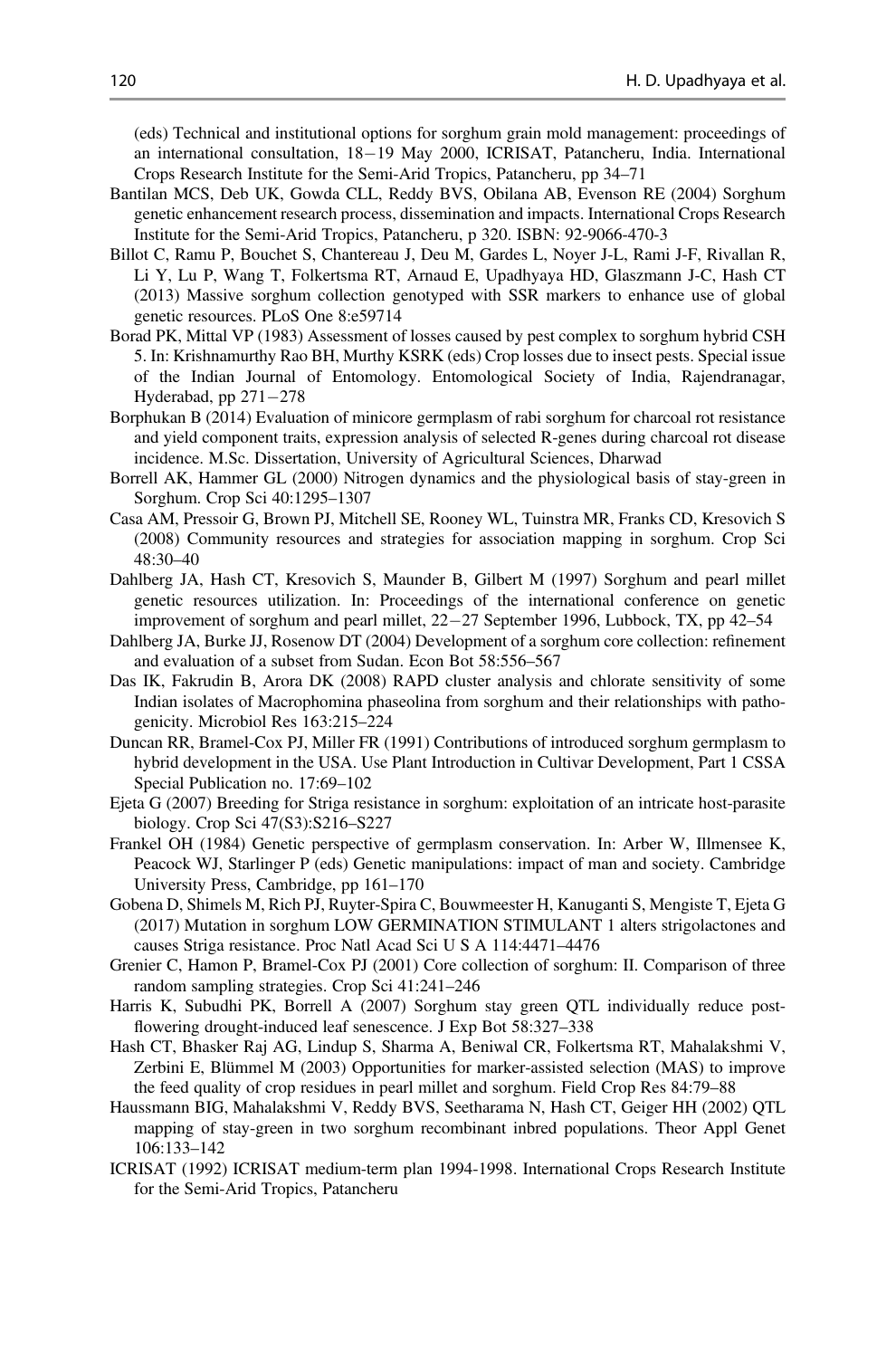- <span id="page-24-0"></span>Jordan DR, Tao YZ, Godwin ID, Henzell RG, Cooper M, McIntyre CL (1998) Loss of genetic diversity associated with selection for resistance to sorghum midge in Australian sorghum. Euphytica 102:1–7
- Jordan DR, Tao Y, Godwin ID, Henzell RG, Cooper M, McIntyre CL (2003) Prediction of hybrid performance in grain sorghum using RFLP markers. Theor Appl Genet 106:559–567
- Kamala V, Singh SD, Bramel PJ, Rao DM (2002) Sources of resistance to downy mildew in wild and weedy sorghums. Crop Sci 42:1357–1360
- Kamala V, Sharma HC, Rao DM, Varaprasad KS, Bramel P (2009) Wild relatives of sorghum as sources of resistance to sorghum shoot fly, Atherigona soccata. Plant Breed 128:137-142
- Kamala V, Sharma HC, Rao DM, Varaprasad KS, Bramul PJ, Chandra S (2012) Interactions of spotted stem borer Chilo partellus with wild relatives of sorghum. Plant Breed 131(4):511–521
- Kapanigowda MH, Perumal R, Djanaguiraman M, Aiken RM, Tesso T, Prasad PV, Little CR (2013) Genotypic variation in sorghum [Sorghum bicolor (L.) Moench] exotic germplasm collections for drought and disease tolerance. Springerplus 2:650
- Kassahun B, Bidinger FR, Hash CT, Kuruvinashetti MS (2010) Stay-green expression in early generation sorghum [Sorghum bicolor (L.) Moench] QTL introgression lines. Euphytica 172:351–362
- Mace ES, Tai S, Gilding EK, Li Y, Prentis PJ, Bian L, Campbell BC, Hu W, Innes DJ, Han X, Cruickshank A, Dai C, Frère C, Zhang H, Hunt CH, Wang X, Shatte T, Wang M, Su Z, Li J, Lin X, Godwin ID, Jordan DR, Wang J (2013) Whole-genome sequencing reveals untapped genetic potential in Africa's indigenous cereal crop sorghum. Nat Commun 4:2320. [https://doi.](https://doi.org/10.1038/ncomms3320) [org/10.1038/ncomms3320](https://doi.org/10.1038/ncomms3320)
- Mbuvi DA, Masiga CW, Kuria E, Masanga J, Wamalwa M, Mohamed A, Odeny DA, Hamza N, Timko MP, Runo S (2017) Novel sources of witchweed (Striga) resistance from wild sorghum accessions. Front Plant Sci 8:116. <https://doi.org/10.3389/fpls.2017.00116>
- Morris GP, Rhodes DH, Brenton Z, Ramu P, Thayil VM, Deshpande S, Hash CT, Acharya C, Mitchell SE, Buckler ES, Yu J, Kresovich S (2013) Dissecting genome-wide association signals for loss-of-function phenotypes in sorghum flavonoid pigmentation traits. G3 (Bethesda) 3:2085–2094
- Murray SC, Rooney WL, Hamblin MT, Mitchell SE, Kresovich S (2009) Sweet sorghum genetic diversity and association mapping for Brix and height. Plant Genome J 2:48–62
- Mutegi E, Sagnard F, Semagn K, Deu M, Muraya M, Kanyenji B, de Villiers S, Kiambi D, Herselman L, Labuschagne M (2011) Genetic structure and relationships within and between cultivated and wild sorghum (Sorghum bicolor (L.) Moench) in Kenya as revealed by microsatellite markers. Theor Appl Genet 122:989–1004
- Ngugi K, Onyango CM (2012) Analysis of the molecular diversity of Kenya sorghum germplasm using microsatellites. J Crop Sci Biotechnol 15:189–194
- Okeno JA, Mutegi E, de Villiers S, Wolt JD, Misra MK (2012) Morphological variation in the wildweedy complex of Sorghum bicolor in situ in western Kenya: preliminary evidence of crop-towild gene flow? Int J Plant Sci 173:507–515
- Pande S, Thakur RP, Karunakar RI, Bandyopadhyay R, Reddy BVS (1994) Development of screening methods and identification of stable resistance to anthracnose in sorghum. Field Crop Res 38:157–166
- Pande S, Bock CH, Bandyopadhyay R, Narayana YD, Reddy BVS, Lenné JM, Jeger MJ (1997) Downy mildew of Sorghum. Information Bulletin no. 51. International Crops Research Institute for the Semi-Arid Tropics, Patancheru, pp 1–35
- Prasada Rao KE, Ramanatha Rao V (1995) The use of characterisation data in developing a core collection of sorghum. In: Hodgkin T, Brown AHD, van Hintum TJL, Morales EAV (eds) Core collections of plant genetic resources. Wiley, Chichester, pp 109–116
- Prasada Rao KE, Mengesha MH, Reddy VG (1989) International use of sorghum germplasm collection. In: Brown AHD, Frankel OH, Marshall DR, Williams JT (eds) The use of plant genetic resources. Cambridge University Press, Cambridge, pp 150–167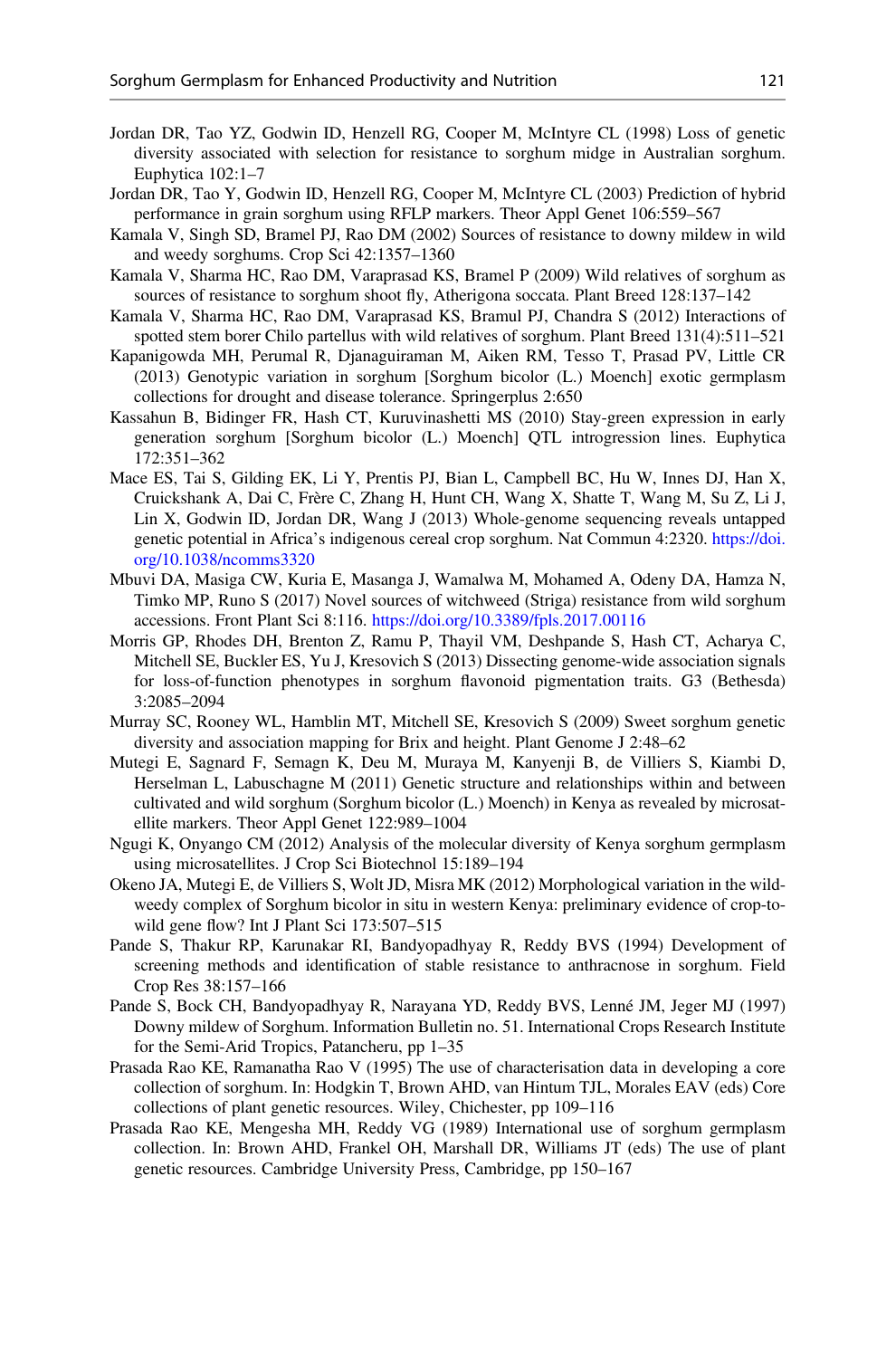- <span id="page-25-0"></span>Price HJ, Hodnett GL, Burson BL, Dillon SL, Stelly DM, Rooney WL (2006) Genotype dependent interspecific hybridization of Sorghum bicolor. Crop Sci 46:2617–2622
- Rabbi IY, Geiger HH, Haussmann BIG, Kiambi D, Folkertsma R, Parzies HK (2010) Impact of farmers' practices and seed systems on the genetic structure of common sorghum varieties in Kenya and Sudan. Plant Genet Resour Character Util 8:116–126
- Radwan GL, Perumal R, Isakeit T, Magill CW, Prom LK, Little CR (2011) Screening exotic sorghum germplasm, hybrids, and elite lines for resistance to a new virulent pathotype (P6) of Peronosclerospora sorghi causing downy mildew. Plant Heal Prog. [https://doi.org/10.1094/](https://doi.org/10.1094/PHP-2011-0323-01-RS) [PHP-2011-0323-01-RS](https://doi.org/10.1094/PHP-2011-0323-01-RS)
- Rakshit S, Hariprasanna K, Gomashe S, Ganapathy KN, Das IK, Ramana OV, Dhandapani A, Patil JV (2014) Changes in area, yield gains, and yield stability of sorghum in major sorghumproducing countries, 1970 to 2009. Crop Sci 54:1571–1584
- Reddy BVS, Kumar AA, Reddy PS, Elangovan M (2008) Sorghum germplasm: diversity and utilization. In: Reddy BVS, Ramesh S, Kumar AA, Gowda CLL (eds) Sorghum improvement in the new millennium. International Crops Research Institute for the Semi-Arid Tropics, Patancheru, pp 153–169
- Reddy BVS, Ashok Kumar A, Sanjana Reddy P (2010) Recent advances in sorghum improvement research at ICRISAT. Kasetsart J (Nat Sci) 44:499–506
- Reddy BV, Reddy PS, Sadananda AR, Dinakaran E, Ashok Kumar A, Deshpande SP, Srinivasa Rao P, Sharma HC, Sharma R, Krishnamurthy L, Patil JV (2012) Postrainy season sorghum: constraints and breeding approaches. J SAT Agric Res 10(1):1–12
- Reddy NRR, Ragimasalawada M, Sabbavarapu MM, Nadoor S, Patil JV (2014) Detection and validation of stay-green QTL in post-rainy sorghum involving widely adapted cultivar, M35-1 and a popular stay-green genotype B35. BMC Genomics 15:909
- Rich PJ, Grenier C, Ejeta G (2004) Striga resistance in the wild relatives of sorghum. Crop Sci 44:2221–2229
- Sabadin PK, Malosetti M, Boer MP, Tardin FD, Santos FG, Guimarães CT, Gomide RL, Andrade CLT, Albuquerque PEP, Caniato FF, Mollinari M, Margarido GRA, Oliveira BF, Schaffert RE, Garcia AAF, van Eeuwijk FA, Magalhaes JV (2012) Studying the genetic basis of drought tolerance in sorghum by managed stress trials and adjustments for phenological and plant height differences. Theor Appl Genet 124:1389–1402
- Sanchez AC, Subudhi PK, Rosenow DT, Nguyen HT (2002) Mapping QTLs associated with drought resistance in sorghum (Sorghum bicolor L. Moench). Plant Mol Biol 48:713–726
- Seifers DL, Perumal R, Little CR (2012) New sources of resistance in sorghum (Sorghum bicolor) germplasm are effective against a diverse array of Potyvirus spp. Plant Dis 96:1775–1779
- Sharma HC (1993) Host plant resistance to insects in sorghum and its role in integrated pest management. Crop Prot 12:11–34
- Sharma HC, Franzmann BA (2001) Host-plant preference and oviposition responses of the sorghum midge, Stenodiplosis sorghicola (Coquillett) (Dipt., Cecidomyiidae) towards wild relatives of sorghum. J Appl Entomol 125:109–114
- Sharma R, Rao VP, Upadhyaya HD, Reddy VG, Thakur RP (2010) Resistance to grain mold and downy mildew in a mini-core collection of sorghum sermplasm. Plant Dis 94:439–444
- Sharma R, Upadhyaya HD, Manjunatha SV, Rao VP, Thakur RP (2012) Resistance to foliar diseases in a mini-core collection of sorghum germplasm. Plant Dis 96:1629–1633
- Smith S, Primomo V, Monk R, Nelson B, Jons E, Porter K (2010) Genetic diversity of widely used U.S. sorghum hybrids 1980-2008. Crop Sci 50:1664–1673
- Subudhi PK, Nguyen HT (2000) Linkage group alignment of sorghum RFLP maps using a RIL mapping population. Genome 43:240–249
- Thakur RP, Reddy BVS, Indira S, Rao VP, Navi SS, Yang XB , Ramesh S (2006) Sorghum grain mold. Information Bulletin no. 72. International Crops Research Institute for the Semi-Arid Tropics, Patancheru, 32 pp
- Upadhyaya D, Ortiz R (2001) A mini core subset for capturing diversity and promoting utilization of chickpea genetic resources in crop improvement. Theor Appl Genet 102:1292–1298